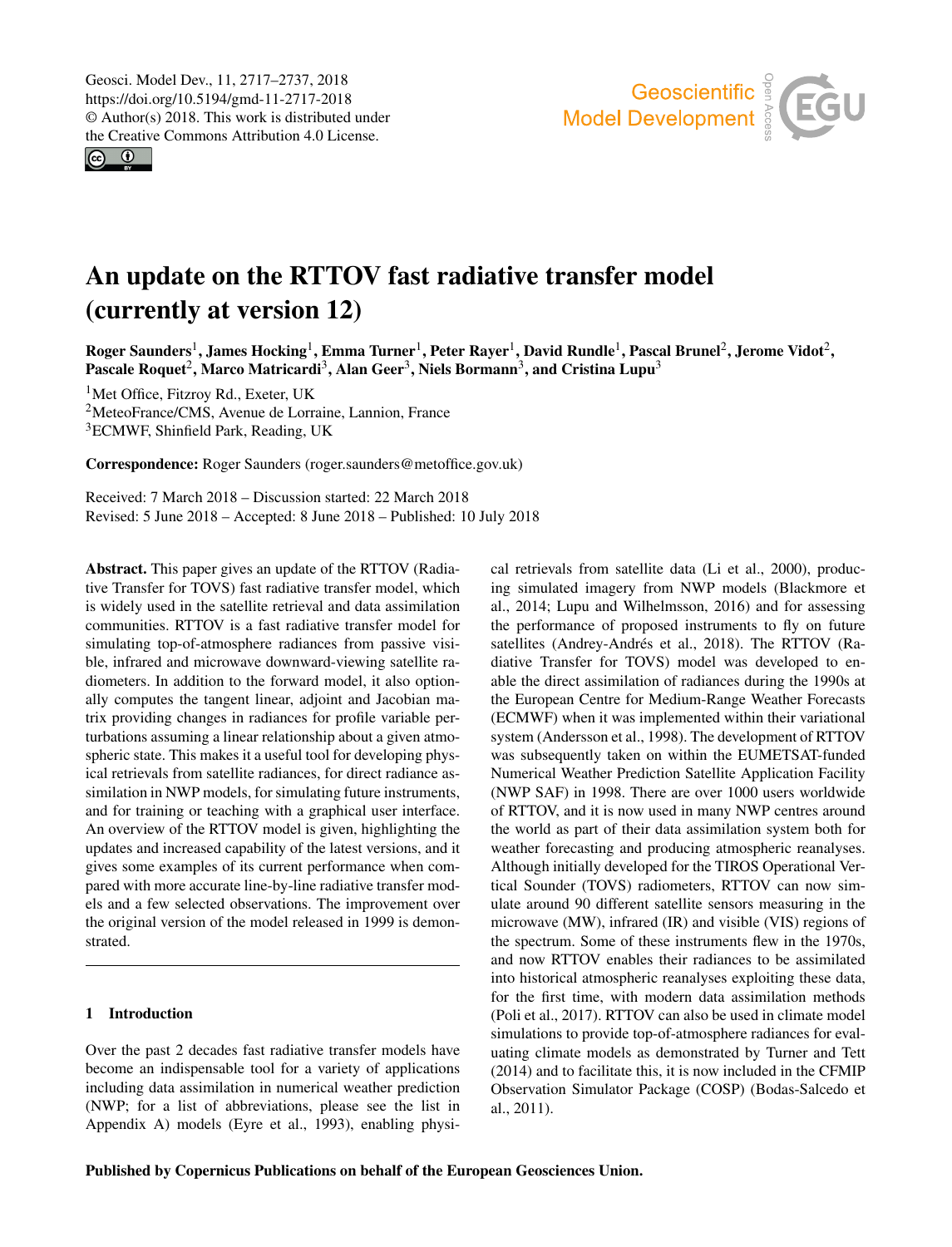There have been several other fast models developed over the years, notably the Community Radiative Transfer Model (CRTM) (Chen et al., 2008; Ding et al., 2011), which is also used in several NWP models, the Optimal Spectral Sampling (OSS) model (Moncet et al., 2015) and many others which have taken part in several inter-comparisons with RTTOV (e.g. Garand et al., 2001; Saunders et al., 2007; Aumann et al., 2018). These fast models are not only forward models (i.e. compute the top-of-atmosphere radiance from a given atmospheric state) but also compute the Jacobian matrix which gives the change in radiance for a change in any element of the atmospheric state assuming a linear relationship about a given atmospheric state. Not all applications require the full Jacobian matrix to be stored, and so tangent-linear and adjoint versions of the code are also provided as options. The performance of these models is not only assessed for the forward calculations but also for the Jacobian computations in terms of speed and accuracy (e.g. Saunders et al., 2007).

The initial version of RTTOV developed at ECMWF (version 3) which was made available to the community was documented in the open literature (Saunders et al., 1999), but since then there have been many upgrades (it is now at version 12, described in detail by Saunders et al., 2017), and so this paper is intended to provide an updated overview description of RTTOV in the peer review literature, taking into account all the changes in the interim period. The full documentation of the latest supported versions of RTTOV is available from the NWP SAF website, $<sup>1</sup>$  and there have been pa-</sup> pers on various aspects of the RTTOV development which are referenced here for more details. Section 2 provides a brief history of the different versions of RTTOV, Sect. 3 describes the latest capabilities of the model at version 12, Sect. 4 shows how well it reproduces the line-by-line models on which it is trained, and Sect. makes some comparisons with observations. A summary and future plans are given in Sect. 6.

#### 2 A brief history of RTTOV

With the advent of satellite sounding radiometers in the 1970s and the need to derive atmospheric profile retrievals efficiently in near real time, activities were initiated to develop fast radiative transfer models for this application. An initial study reported by McMillin and Fleming (1976) showed that the layer transmittance of the atmosphere, for a region with only well-mixed gaseous absorption, can be parameterized by functions of the mean layer temperature. Further work developed formulations for water vapour and ozone where the gas concentration was also taken into account (Eyre and Woolf, 1988), and gradient versions of the model were developed for profile retrievals and assimilation applications which culminated in the first version of the RTTOV model maintained at ECMWF in the early 1990s (Eyre, 1991). During the mid-1990s EUMETSAT were setting up their SAFs one of which was the NWP SAF led by the Met Office (UK) which aimed to provide software packages to enable NWP centres to better exploit satellite data in their NWP systems. RTTOV was adopted by the NWP SAF as one of its main packages and has been developed within the SAF ever since and distributed to users worldwide, with currently over 1000 users of RTTOV in 2017.

The ECMWF version of RTTOV in 1999 was described in Saunders et al. (1999). Since then there have been many enhancements developed under the NWP SAF activities, and the interested reader is referred to the RTTOV website and the various science and validation reports for full details. For example one new innovation in recent years has been to compute the infrared spectrum as principal component (PC) scores (e.g. PCRTM, Liu et al., 2006; HT-FRTC, Havemann et al., 2009; and PC-RTTOV, Matricardi, 2010). PC-RTTOV and HT-FRTC have been adopted as options within RTTOV and this has enabled experiments to assimilate the PCs directly in NWP systems (Matricardi and McNally, 2014). This is potentially a way to make use of more of the spectrum measured by the new advanced IR sounders such as the Infrared Atmospheric Sounding Interferometer (IASI) as traditional methods can only assimilate a few hundred spectral channels efficiently with fast models. Another major development has been the addition of scattering effects for simulating cloudy and aerosol-affected radiances in the IR in version 9 (Matricardi, 2005) and a wrapper code for computing scattering from hydrometeors at MW frequencies introduced in version 8 (Bauer et al., 2006).

Table 1 gives a summary of the major upgrades for each version of the model, culminating in version 12 released to users in February 2017. In addition to these, each version benefitted from improved transmittances computed from the latest line-by-line models for the IR and MW wavelength regions (i.e. LBLRTM (Clough et al., 2005, Rothman et al., 2013) or AMSUTRAN (Liebe et al., 1989, Saunders et al., 2017)) and also improved computational speed through continuous optimization of the code for parallel computing architecture. After every new version of the code was developed an extensive validation campaign was undertaken to ensure the code was not slower or less accurate (when compared with line-by-line models) than the previous version. Checks were also made to ensure the tangent-linear, adjoint and full Jacobian versions of the code were all consistent with each other. Another constraint was that the code had to be backward compatible so users could reproduce the results of the previous version with the new code to enable a controlled transition to the new model in their operational systems.

Initially RTTOV only supported the NOAA TOVS radiometers (HIRS, MSU), but with the number of sounding radiometers increasing as more nations launched instruments and as TOVS was upgraded to the Advanced TOVS

<sup>1</sup><http://nwp-saf.eumetsat.int> (last access: 6 July 2018)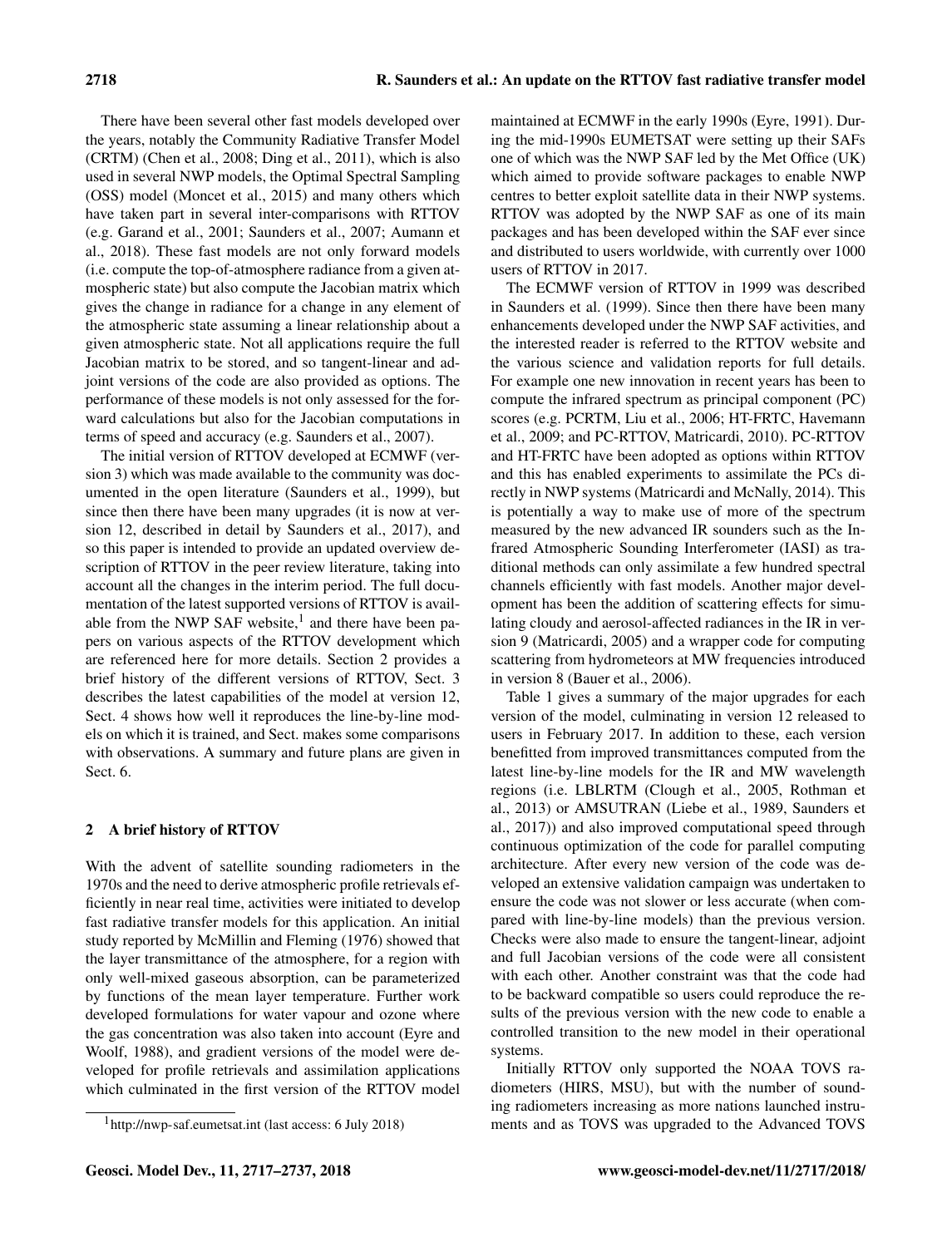| <b>RTTOV</b> version | Release date       | Major enhancements                                                                                                                                                                                                                                                                                                                                                                      |
|----------------------|--------------------|-----------------------------------------------------------------------------------------------------------------------------------------------------------------------------------------------------------------------------------------------------------------------------------------------------------------------------------------------------------------------------------------|
| $1 - 4$              | Mid1990s           | - TOVS only on 40 atmospheric levels. Clear sky and black cloud.<br>Surface emissivity provided by user.                                                                                                                                                                                                                                                                                |
| 5                    | 1999 (pre-NWP SAF) | - ATOVS, METEOSAT, GOES imagers. Clear sky and grey cloud, 43 atmospheric layers                                                                                                                                                                                                                                                                                                        |
| 6                    | March 2000         | - Revised water vapour transmittance calculation<br>- More sensors supported (e.g. ATSR, GOES, AVHRR, MODIS, GMS, SSM/I)<br>- Addition of SSIREM IR and FASTEM MW ocean surface emissivity models<br>- Addition of MW cloud liquid water absorption (English et al., 2000)                                                                                                              |
| 7                    | January 2002       | - New clear-air transmittance formulation introduced<br>- Improved cloud simulations for multi-layers<br>- FASTEM version 2 introduced                                                                                                                                                                                                                                                  |
| 8                    | November 2005      | - Revised transmittance calculations for more variable gases and separate continuum<br>- FASTEM version 3 introduced to allow simulation of polarimetric radiometers<br>- Addition of RTTOV-SCATT wrapper for MW scattering from hydrometeors                                                                                                                                           |
| 9                    | March 2008         | - Addition of reflected solar radiation for SWIR channels<br>- IR cloud and aerosol scattering added using parameterization from Chou et al. (1999)<br>and maximum random cloud overlap<br>- Radiative transfer computation possible on user input pressure levels<br>- Coefficient files for advanced IR sounders provided on 100 levels<br>- Internal profile interpolation added     |
| 10                   | January 2011       | - First land surface emissivity atlases UWIREMIS and TELSEM<br>and CNRM (Karbou et al., 2006).<br>- Introduction of FASTEM versions 4 and (later) 5<br>- Computation of principal components for advanced IR sounders added (PC-RTTOV)<br>- Number of atmospheric layers increased from 43 to 51 for radiometers<br>- Included Zeeman effect for high-peaking channels                  |
| 11                   | May 2013           | - Ability to simulate VIS/NIR radiances for clear sky and basic cloud<br>- Land surface BRDF atlas<br>- FASTEM version 6 introduced<br>- Number of atmospheric layers increased from 51 to 54 for radiometers<br>- Improved profile interpolation options<br>- NLTE parameterization introduced for shortwave IR channels<br>- RTTOV graphical user interface (GUI) created             |
| 12                   | February 2017      | - VIS/NIR/IR scattering using discrete ordinates.<br>Developments to existing microwave emissivity atlases.<br>- New IR sea surface emissivity model<br>- New IR land surface emissivity atlas (CAMEL)<br>$-$ Added SO <sub>2</sub> as a variable gas<br>- First version of another PC model HT-FRTC included as an option<br>- NLTE parameterization updated for shortwave IR channels |

| <b>Table 1.</b> Major enhancements to RTTOV since the initial versions developed at ECMWF in mid 1990s. |  |
|---------------------------------------------------------------------------------------------------------|--|
|---------------------------------------------------------------------------------------------------------|--|

(ATOVS) the demand for RTTOV to simulate different satellite radiometers grew. Also, with the recent extension of RT-TOV to cover the VIS and near IR parts of the spectrum, more radiometers can be simulated which cover this region of the spectrum.

The list of satellites now supported by RTTOVv12 is up to 50 and increasing, and the full list of instruments, up to 90, currently supported is given on the RTTOV website and in the latest RTTOV user guide (Hocking et al., 2017). Users can request any satellite nadir-viewing radiometer be supported by RTTOV as long as the channel spectral response functions or passbands are provided. Many of the instruments are now retired, but they provide measurements since 1969 and are required in support of the global atmospheric reanalysis efforts which are under way. This has enabled satellite data to be used for climate monitoring applications.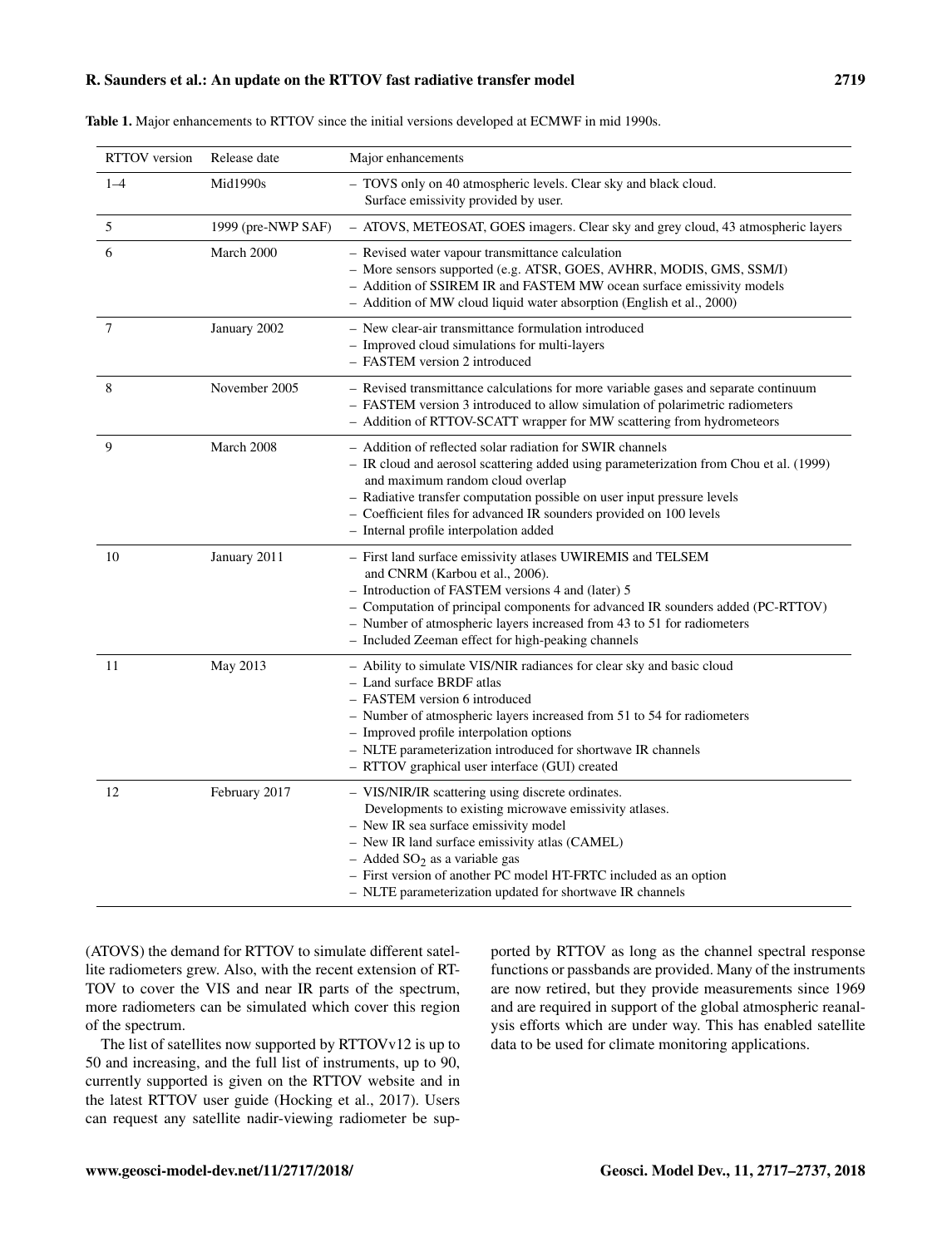# 3 Model formulation

The details of the formulation of the RTTOV model are documented in various reports over the past 20 years, and it is not possible to reproduce all aspects of the model here. However, an overview is given here with references for the more detailed aspects given where necessary. The main framework of the formulation is given in Saunders et al. (1999) and has not changed in the latest versions of RTTOV although there are many additional capabilities added.

# 3.1 Atmospheric profile and surface variables

#### 3.1.1 Input state vector

The classical temperature and water vapour profiles are the default input profiles to RTTOV, but in addition the capability to simulate the transmittance from several variable atmospheric gases has been added for infrared sensors. RTTOV can also include in the state vector concentration profiles of ozone, carbon dioxide, nitrous oxide, methane, carbon monoxide and sulfur dioxide. For microwave sensors ozone is included as a mixed gas. Cloud liquid/ice water profiles and aerosol profiles can also optionally be provided to enable absorption/scattering calculations at IR and VIS wavelengths and cloud liquid water absorption to be computed for MW frequencies. The cloud fraction profile can also be provided to enable simulations for atmospheres partially covered by clouds. In that case the radiative transfer is solved by using the maximum random overlap method. The profiles can be input on any user-defined pressure levels, and these input profiles are then interpolated to the levels on which the RT-TOV coefficients are supplied to compute the gaseous transmittance. The vertical layering for the coefficients has been optimized from the 40 layers used in the original version of RTTOV to 53 layers from 1050 to 0.005 hPa for multichannel radiometers with fairly wide spectral response functions and for all MW radiometers. These are defined in Table 1 of Hocking et al. (2017). For the new IR hyperspectral sounders (e.g. IASI on Metop) coefficients on 100 layers (1100 to 0.005 hPa) are the optimal configuration provided to users although 53 layer coefficient files are also available to reduce the run time of the model at the expense of accuracy. Once the gas optical depth profiles have been computed (see Sect. 3.2), they are interpolated back to the user levels for the radiative transfer computation (see Sect. 3.3), which is more accurate.

For the surface variables, skin temperature, 2 m temperature and water vapour concentration, wind speed (over ocean only), surface type, and elevation all have to be defined. To account for viewing angle effects, the satellite zenith and optionally azimuth angles (for MW and VIS/NIR channels) at the surface are required. The nadir scan angle is also computed internally for the MW instruments where the mixing of the polarizations is a function of scan angle. The solar zenith and azimuth angles are also required if solar-affected simulations are required.

The surface emissivity/reflectance can be either input by the user or RTTOV can calculate it, for instance over the ocean using physical models such as ISEM (Sherlock and Saunders, 2000) or IREMIS (Saunders et al., 2017) for IR emissivities. A sea surface solar BRDF model (Matricardi, 2003) is used for solar-affected channels, and FASTEM or TESSEM2 models (Prigent et al., 2017) are used at MW frequencies. The FASTEM model has had several updates during the development of RTTOV as the parameterization has been improved to be valid for a wider range of frequencies (Liu et al., 2011; Bormann et al., 2012; Kazumori and English, 2015). MW radiometers measure polarized radiances in a polarization plane that can be either (or both) of vertical and horizontal polarization or a mixture of the two. Models like FASTEM initially calculate emissivity and reflectivity in vertical and horizontal planes and then take account of the scan geometry to rotate (if needed) into the observation polarization plane. The emissivity is modified by ocean roughness on all scales from small ripples to large-scale swell and is also modified by foam arising from breaking waves. Most changes to the FASTEM model have involved representing more accurately these two aspects. In addition to measuring the amplitude in single or dual polarization plane, some MW radiometers (e.g. Windsat) provide observations of the full Stokes vector. FASTEM has an empirical formulation for the third and fourth elements of the Stokes vector but has no rigorous capability for handling the full Stokes vector. Reflectance/emissivity atlases are provided over the land for visible and near-infrared wavelengths (Vidot and Borbás, 2014; Vidot et al., 2018), for infrared UWIREMIS (Borbas and Ruston, 2010) and CAMEL (Borbas et al., 2017), and for the microwave TELSEM (Aires et al., 2011) and the CNRM atlas (Karbou et al., 2006, 2010), which are all provided as part of the RTTOV package.

# 3.1.2 Profile training datasets

In order to compute the regression coefficients for RTTOV, layer-to-space transmittances computed from line-by-line radiative transfer models using a diverse set of atmospheric profiles are used. For the visible and infrared transmittances, they are stored in a database, whereas for the microwave region, they are produced at run time. The version of RTTOV in 1999 (Saunders et al., 1999) was trained on a dataset of 32 radiosonde profiles with 40 levels (Chevallier et al., 2000). Now diverse temperature, water vapour and ozone profiles which are thermodynamically consistent are sampled from the ECMWF reanalysis fields (Chevallier et al., 2006), and for the variable trace gas profiles the Copernicus Atmosphere Model reanalysis fields were also used [\(http://www.](http://www.copernicus-atmosphere.eu/) [copernicus-atmosphere.eu/\)](http://www.copernicus-atmosphere.eu/). Currently, 83 atmospheric profiles on 101 or 54 levels are used to compute the layer-tospace transmittances (Matricardi, 2008).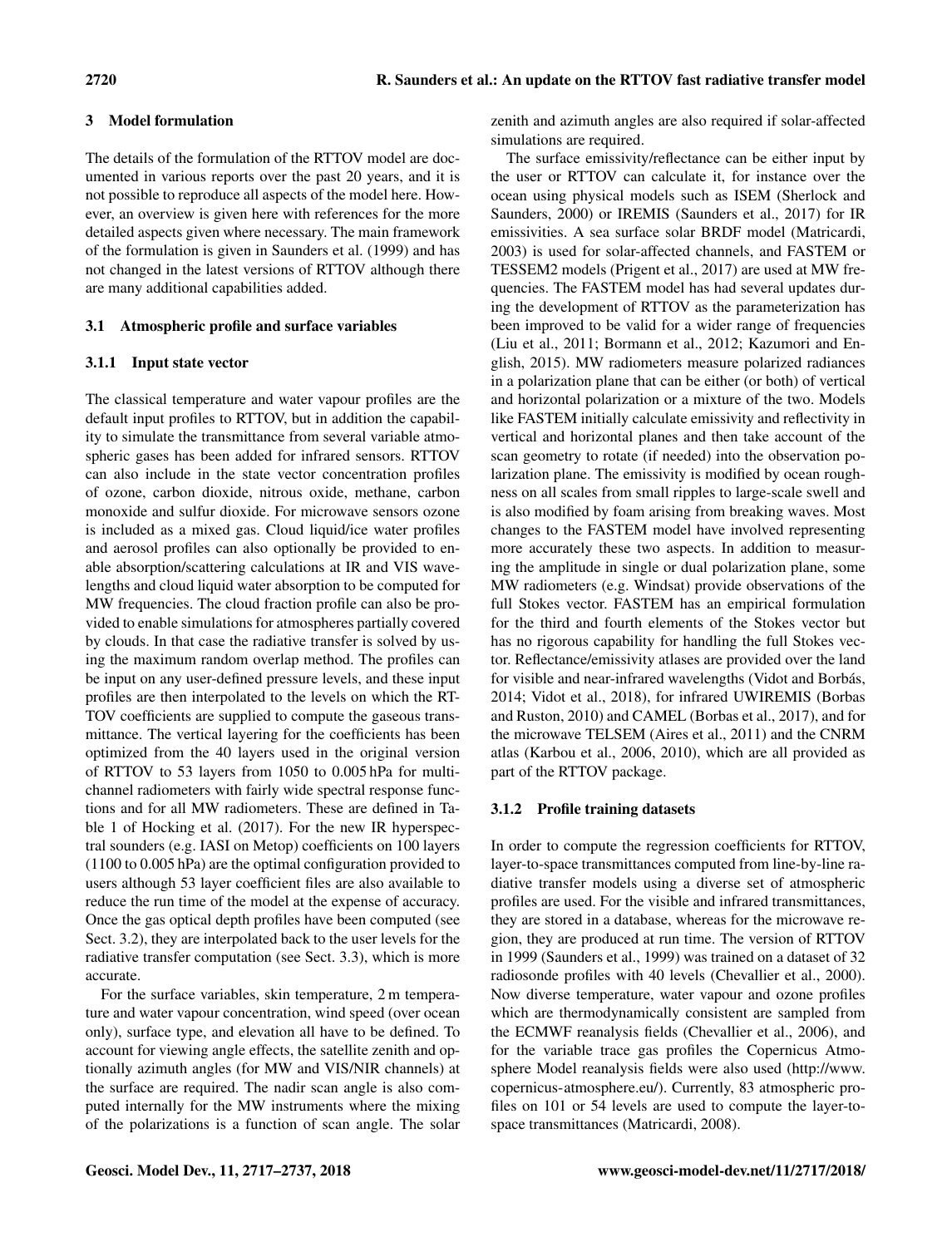The line-by-line model calculations are performed with some minor constituents that do not vary with profiles; these are called "fixed gases". The fixed gases included for RT-TOVv11 are  $O_2$ , NO, NO<sub>2</sub>, HNO<sub>3</sub>, OCS, N<sub>2</sub>, CCL<sub>4</sub>, CFC-11, CFC-12, CFC-14. In RTTOVv12, NH3, OH, HF, HCl, HBr, HI, ClO, H<sub>2</sub>CO, HOCl, HCN, CH<sub>3</sub>Cl, H<sub>2</sub>O<sub>2</sub>, C<sub>2</sub>H<sub>2</sub>, C<sub>2</sub>H<sub>6</sub> and PH<sup>3</sup> were added. The microwave line-by-line calculation includes only  $N_2$ ,  $O_2$  and  $O_3$  as fixed gases. The profile concentrations are from the U.S. Standard Atmosphere (1976). The new variable gas profile sets have been constructed to cover the variability observed since the 1970s taking into account the fact that the mean profile should also be representative of the current state of the atmosphere. It is worth being aware of which year the  $CO<sub>2</sub>$  profile used for the transmittance calculations is valid for, as it has changed significantly during the satellite era. Similar considerations apply to the CH<sup>4</sup> and CFC profiles assumed in the coefficient generation. More details on the latest variable gas profile datasets can be found in the RTTOVv12 science and validation report (Saunders et al., 2017).

#### 3.2 Transmittance model

The physical basis of the fast model to compute atmospheric transmittance has not changed much since the original ideas of McMillin and Fleming (1976) and Eyre and Woolf (1988), where the layer optical depth for a specific gas and channel is parameterized in terms of layer mean temperature, absorber amount, pressure and viewing angle, which are predictors for the optical depth for layer j and  $\sigma_i$  is the level j to space optical depth for that gas using the following formulation:

$$
\sigma_j = \sigma_{j-1} + \sum_{k=1}^{k=m} a_{j-1,k} X_{j-1,k} \quad j = 2 \text{ to } n,\tag{1}
$$

where  $j$  is the level number where there are *n* levels, *m* is the number of predictors indexed by  $k$ ,  $X_{i,k}$  are the predictors, and a are the coefficients for n levels and k predictors. The diverse profile datasets are used to compute layer optical depths for each gas and combinations of gases from a line-by-line model. The LBLRTMv12.2 model (Clough et al., 2005) with the AER v3.2 molecular database and MT-CKD2.5.2 for continuum absorption is used to calculate the VIS/near IR layer optical depths in the range 2000–  $25500 \text{ cm}^{-1}$  at a spectral resolution of 0.01 cm<sup>-1</sup> and in the IR (175–3300 cm<sup>-1</sup>) at 0.001 cm<sup>-1</sup> on 54 and 101 levels. The AMSUTRAN model, which takes its spectroscopic parameters from the 1989 version of the Liebe Millimeter wave Propagation Model (MPM89) (Liebe et al., 1989) and is based on the earlier work of Rayer (1995), is used for microwave instruments at all frequencies below 1000 GHz with a parameterization to include the Zeeman effect for high-peaking channels around the 50–60 GHz oxygen lines. Spectroscopic parameters have been updated for the 22 and 183 GHz water vapour lines based on half-width data from Liljegren et al. (2005) and Payne et al. (2008), respectively. All oxygen line parameters are updated to those from Tretyakov et al. (2005), and 35 ozone lines below 300 GHz from the HITRAN 2016 molecular database (Gordon et al., 2017) have been added. The strategy has been to update the reference line-by-line model calculations at least once every 5 years to benefit from improved spectroscopic databases and diverse profiles. The transmittance calculations are computed for all the diverse sets of atmospheric profiles resulting in a large database of level-to-space transmittances and associated profile variables used for the statistical regression and hence coefficient generation. In the fast model, the optical depths for mixed gases and each variable gas are computed from Eq. (1), converted into transmittances and then combined into "effective" transmittances as ratios, according to the following formulation originally recommended by McMillin et al. (1995):

$$
\tau_{i, j}^{\text{tot}} = \tau_{i, j}^{\text{mix}} \cdot \frac{\tau_{i, j}^{\text{mix}+wv}}{\tau_{i, j}^{\text{mix}} \cdot \frac{\tau_{i, j}^{\text{mix}+wv+oz}}{\tau_{i, j}^{\text{mix}+wv}}.
$$
 (2)

This ratioing of transmittances can prove cumbersome when adding more variable gases, and a more recent paper by McMillin et al. (2006) suggests a simpler approach may be feasible, but this has not been implemented in RTTOV to date. The layer optical depths for mixed gases and each variable gas are combined to give the total layer transmittance as in Eq. (2).

Over the years there has been research on improving the predictors used, and there are now three possible sets of predictors,  $X_{i,k}$ , which can be invoked when running RTTOV.

- The original predictors:  $H_2O$  and  $O_3$  variable, all other gases fixed (referred to as v7 in the RTTOV guide).
- Updated predictors that include  $CO<sub>2</sub>$  as a variable gas (referred to as v8 in the RTTOV guide).
- Updated predictor set (referred to as v9 in the RTTOV guide), optimized for water vapour channels, allows for additional optional variable trace gases and is designed to enable the inclusion of solar radiation and zenith angles beyond 60◦ .

The original v7 predictors defined in Table 2 of Saunders et al. (1999) and the profile variables in Table 3 predict the classical mixed gas, water vapour and ozone absorption and are still optimal for radiometers such as HIRS and AMSU. The v8 predictors described in Matricardi (2003) separates out the water vapour continuum from the line absorption and includes carbon dioxide as an additional variable gas which can be useful for historical instruments allowing for the increasing carbon dioxide. The most recent v9 predictor set described in Matricardi (2008) is focused on getting the best optical depths from the hyperspectral IR sounder channels and can optionally include  $CO<sub>2</sub>$ , N<sub>2</sub>O, CO, CH<sub>4</sub> and more recently  $SO<sub>2</sub>$  as variable gases. It also extends the range of zenith angles the regression is valid for in the shortwave IR.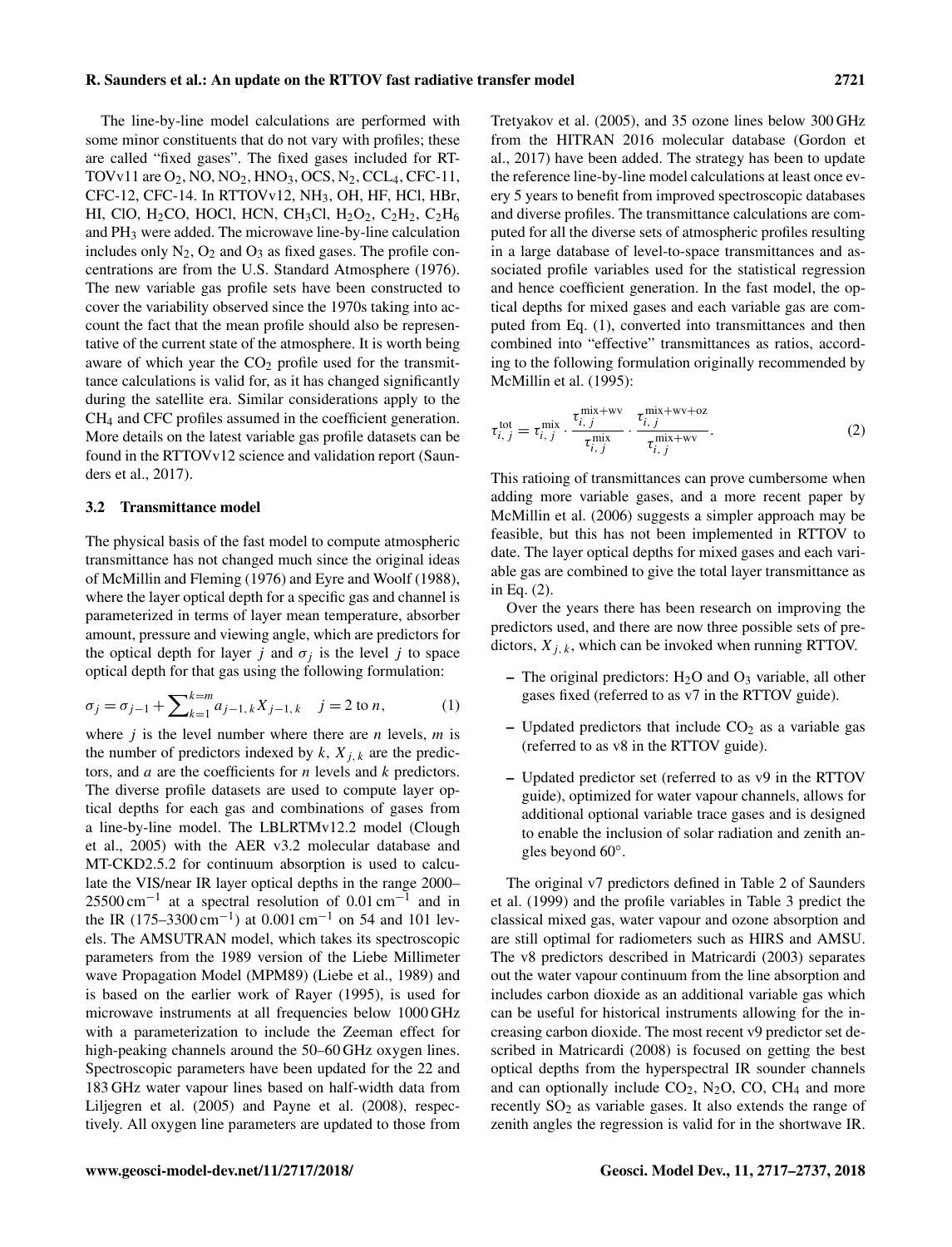Here there is a complex mix of transmittance ratios used depending on which spectral region is being predicted and which is the dominant absorbing gas, and so there are many different combinations of variable gas transmittance ratios used in Eq. (2). This predictor set is the only one used for solar-affected radiances due to the large range of zenith angles the ray path can traverse in this case. Users are warned if any input profile variables are outside the range of the training dataset. In practice, tests have shown that for profile variables, up to 10 % outside the training set still allows an accurate calculation of the layer optical depth to be made.

#### 3.3 Radiative transfer

The radiative transfer calculation in RTTOV is now performed on the user-defined pressure levels input to RTTOV, which is a change from the original version, where the input layers and the levels on which the transmittance was computed were the same. This allows more accurate calculations for cloud-affected radiances as the cloud top can be defined by the user at the required level. To enable this, the input/output profiles must be interpolated from/to user levels to/from the levels on which the RTTOV coefficients are provided (normally 54 or 101). There are various options for the interpolation which can take as input a fixed vertical pressure grid or a variable pressure grid to allow "sigma" coordinates commonly used in NWP models to be used. A tangent linear and adjoint of the interpolation scheme are also included with one option described by Rochon et al. (2007). A description of the interpolation options used in RTTOV is given in Hocking (2014), and its application in the ECMWF model is found in Lupu and Geer (2015).

A radiative transfer model for simulating top-ofatmosphere satellite radiances has to compute the following radiative transfer equation:

$$
L(\nu, \theta_{sat}, \theta_{sun}) = (1 - N) L^{Clr} (\nu, \theta_{sat}, \theta_{sun})
$$
  
+  $N L^{Cld} (\nu, \theta_{sat}, \theta_{sun}),$  (3)

where  $L^{Clr}(\nu, \theta_{sat}, \theta_{sun})$  and  $L^{Cld}(\nu, \theta_{sat}, \theta_{sun})$  are the clearsky and overcast sky radiances at a frequency ν and zenith angle  $\theta_{\text{sat}}$  and solar zenith  $\theta_{\text{sun}}$ . N is the effective fractional cloud amount (i.e. the product of the fractional cloud amount and the cloud emissivity assuming it is grey body). The topof-atmosphere clear-sky radiance includes the emitted radiation from the surface and reflected downward radiation (emitted, solar and diffuse) and the emitted radiation from the atmosphere:

$$
L^{Clr}(\nu, \theta_{sat}, \theta_{sun}) = \tau_s(\nu, \theta) \cdot \epsilon_s(\nu, \theta) B(\nu, T_s)
$$
  
+ 
$$
\int_{\tau_s}^{1} B(\nu, T) d\tau + (1 - \epsilon_s(\nu, \theta_{sat})) \tau_s^2(\nu, \theta_{sat})
$$
  

$$
\int_{\tau_s}^{1} \frac{B(\nu, T)}{\tau^2 d\tau} + L_{Sol}(\nu, \theta_{sat}, \theta_{sun}),
$$
 (4)

where  $\tau_s$  is the surface to space transmittance,  $\epsilon_s$  is the surface emissivity and  $B(v, T_s)$  is the Planck function for the defined frequency and skin temperature.  $L_{Sol}(v, \theta_{sat}, \theta_{sun})$  is the direct and diffuse solar radiation reflected from the surface given by:

$$
L_{Sol}(\nu, \theta_{sat}, \theta_{sun}) = \int_{\tau_s}^{1} J^{\uparrow}(\nu, \theta_{sat}, \theta_{sun}) d\tau + r_s(\nu, \theta_{sat}) \tau_s^2
$$

$$
\int_{\tau_s}^{1} \frac{J^{\downarrow}(\nu, \theta_{sat}, \theta_{sun})}{\tau^2} d\tau,
$$
(5)

where  $J^{\uparrow}$  is the upwelling source function,  $r_s(v, \theta_{sat})$  is the surface reflectance for the downward incoming radiance and upward outgoing radiance along the satellite line of sight. In fact, this value is not available within RTTOV, so the input BRDF for the incoming solar and outgoing satellite surface zenith angles (multiplied by the cosine of the satellite zenith angle) is used instead. In general this should not cause significant errors since the surface-reflected downwelling radiation is very much smaller in magnitude than the upwardscattered component except for highly reflective surfaces. The upwelling and downwelling contributions are calculated for each layer of the input user level profile. The solar and satellite angles (and hence the phase function) are assumed to be constant through each layer. A value for the source term for atmospheric layer i (bounded by levels i and  $i + 1$ ) is obtained by integrating over the layer:

$$
J_i^{\uparrow\downarrow}(\nu, \theta_{\text{sat}}, \theta_{\text{sun}})
$$
  
=  $F_{\text{sun}} \tau_{\text{sun}, i} \frac{P(\theta_i^{\uparrow\downarrow})}{4\pi} \frac{\sigma_s}{\cos(\theta_{\text{sat},i})} \int_{z_{i+1}}^{z_i} N(z') dz',$  (6)

where  $F_{\text{sun}}$  is the solar irradiance at the top of the atmosphere,  $\tau_{sun, i}$  is the transmittance from space to level i,  $\sigma_s$ is the Rayleigh scattering cross section,  $P(\theta_i^{\uparrow\downarrow})$  are the upward and downward scattering phase functions calculated for layer *i*,  $\theta_{\text{sat, }i}$  is the satellite zenith angle in layer *i*, and  $z_i$  is the height of level i.  $N(z)$  is the number of particles per unit volume and height z. The factor of  $4\pi$  normalizes the phase function, and the dependence on the sun-satellite azimuth is omitted here.

In the original RTTOV, it was assumed the atmospheric layer was optically thin so that equal weight can be given to the radiance emitted from all points within the layer, so the average value of the Planck function was used, which is sufficient for clear-sky calculations. For optically thick layers (e.g. with cloud) only the upper regions of the layer give a significant contribution to the radiance. In this case the use of the average value of the Planck function would put too much weight on the radiance coming from the lower part of the layer. To improve the accuracy a parameterization of the Planck function based on the linear in  $\tau$  assumption that the source function throughout the layer is a linear function of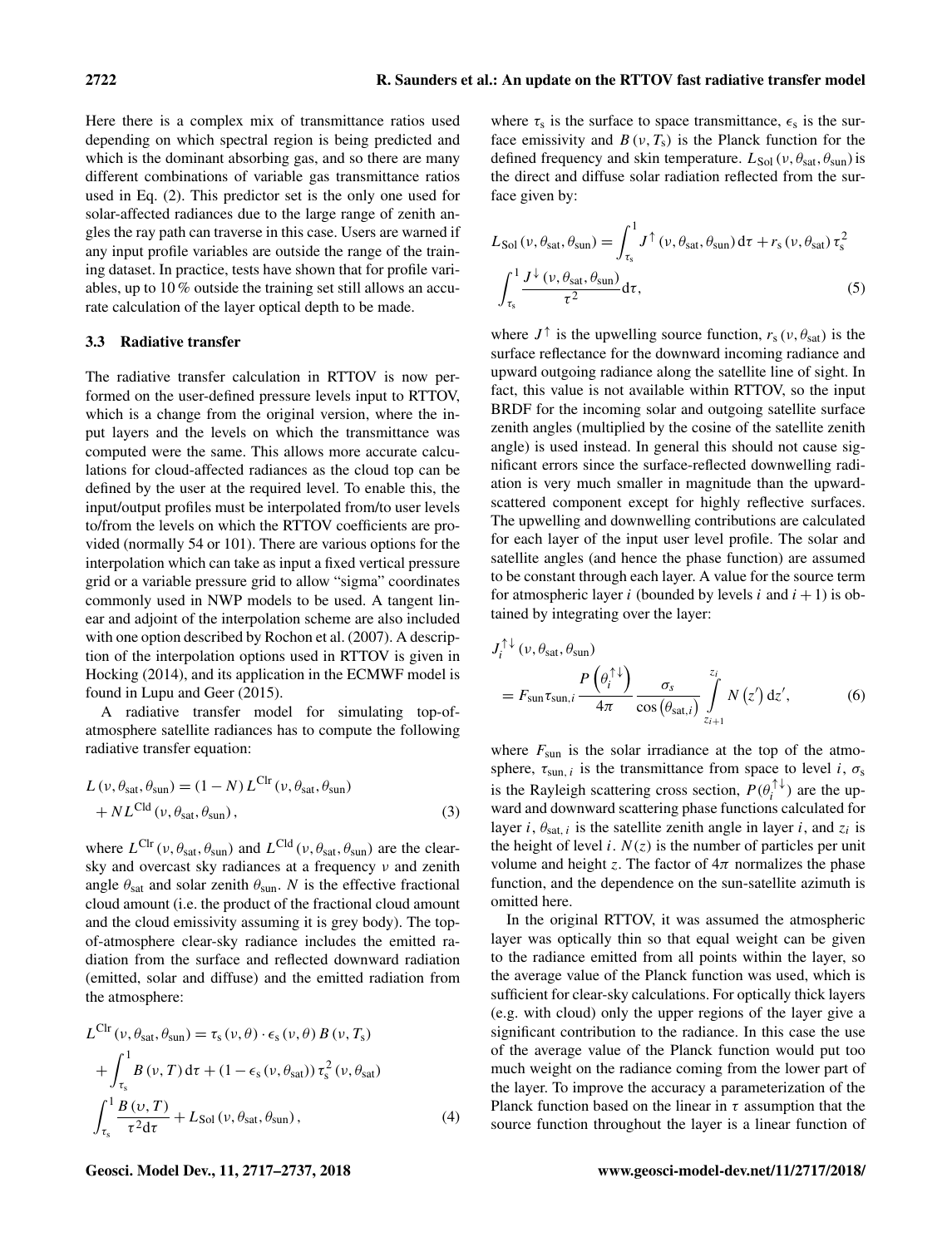| Option in RTTOV                                       | Microwave                                       | <b>Infrared</b>              | Visible                     |  |
|-------------------------------------------------------|-------------------------------------------------|------------------------------|-----------------------------|--|
| Simple cloud (no scattering)                          |                                                 |                              |                             |  |
| Grey optically thick cloud<br>Liquid water absorption | No<br>Yes (through normal RTTOV interface)      | Yes<br>No                    | Yes<br>N <sub>0</sub>       |  |
| Scattering solutions                                  |                                                 |                              |                             |  |
| Delta-Eddington<br>Chou scaling<br>Discrete ordinates | Yes (through RTTOV-SCATT interface)<br>No<br>No | N <sub>0</sub><br>Yes<br>Yes | No<br>N <sub>0</sub><br>Yes |  |

Table 2. Options in RTTOV for simulating the effects of cloud, precipitation and aerosols.

Table 3. The parameters assumed for RTTOVv12.1 vs. line-by-line model comparisons.

| Parameters                                     | RTTOVy12 simulations                                       |  |  |
|------------------------------------------------|------------------------------------------------------------|--|--|
| Number of layers for optical depth calculation | VIS/IR/MW 54 (0.005-1050 hPa), IASI 101 (0.005-1100 hPa)   |  |  |
| Input profile sets                             | Dependent: 83 profiles; independent: 52 profiles           |  |  |
| <b>VIS/IR</b> transmittances                   |                                                            |  |  |
| Spectroscopic data                             | LBLRTMv12.2/AER 3.2, MTCKD2.5.2                            |  |  |
| Surface emissivity assumed                     | 1.0                                                        |  |  |
| Surface reflectance assumed                    | BRDF of $0.3/\pi$                                          |  |  |
| Optical depth predictors                       | Version 7 for HIRS and version 9 for IASI and VIS channels |  |  |
| MW transmittances                              |                                                            |  |  |
| Spectroscopic data                             | Liebe et al. (1989) update/Tretyakov et al. (2005)         |  |  |
| Surface emissivity assumed                     | 1.0                                                        |  |  |
| Optical depth predictors                       | Version 7                                                  |  |  |

the optical depth,  $\tau$  is used:

$$
B[T(\tau)] = B_0 + (B_1 - B_0) \frac{\tau}{\tau_*},
$$
\n(7)

where  $B_0$  is the Planck function for the top of the layer,  $B_1$ is the Planck function at the bottom of the layer and  $\tau_*$  is the optical depth of the layer.

RTTOV can also estimate daytime non-local thermodynamic equilibrium (NLTE) effects in the  $CO<sub>2</sub>$   $v<sub>3</sub>$  band (around  $4.3 \mu m$ ). Here, local thermodynamic equilibrium breaks down due to the absorption of the incident solar radiation. The effect can add around 10 K to the measured brightness temperatures at midday. NLTE effects are introduced in the RTTOV calculations by adding a correction to the standard LTE radiances for affected channels (between 2200 and 2400 cm<sup>-1</sup>) of high-resolution IR sounders. The most recent NLTE correction is computed using a predictor-based regression scheme (Matricardi et al., 2018). The predictors consist of various combinations of the solar zenith angle, the sensor zenith angle and the average kinetic temperature in two broad layers above ∼ 51 hPa. The regression has been trained using a database of accurate vibrational temperatures computed using the Granada NLTE population algorithm (Funke et al., 2012).

#### 3.4 Cloud, precipitation and aerosol-affected radiance simulations

RTTOV offers a number of approaches for simulating the radiative effect of cloud, precipitation and aerosols, each tailored to its own frequency domain as defined in Table 2. In the microwave and infrared regions, there are options to treat clouds as simple absorbers (English et al., 2000); such approaches are fast, but their validity is limited mainly to water clouds. To accurately simulate the effect of liquid and frozen precipitation in the microwave region, and cloud and aerosol in the visible and infrared regions, it is necessary to represent the effects of multiple scattering. Hence, a number of more sophisticated models are also available.

#### 3.4.1 Cloud and aerosol radiance simulations at infrared wavelengths

For the cloudy-sky radiances there are two options: a simple uniform grey cloud assumption and a more complex scattering calculation for complex clouds. The "simple" cloudy radiance model is given by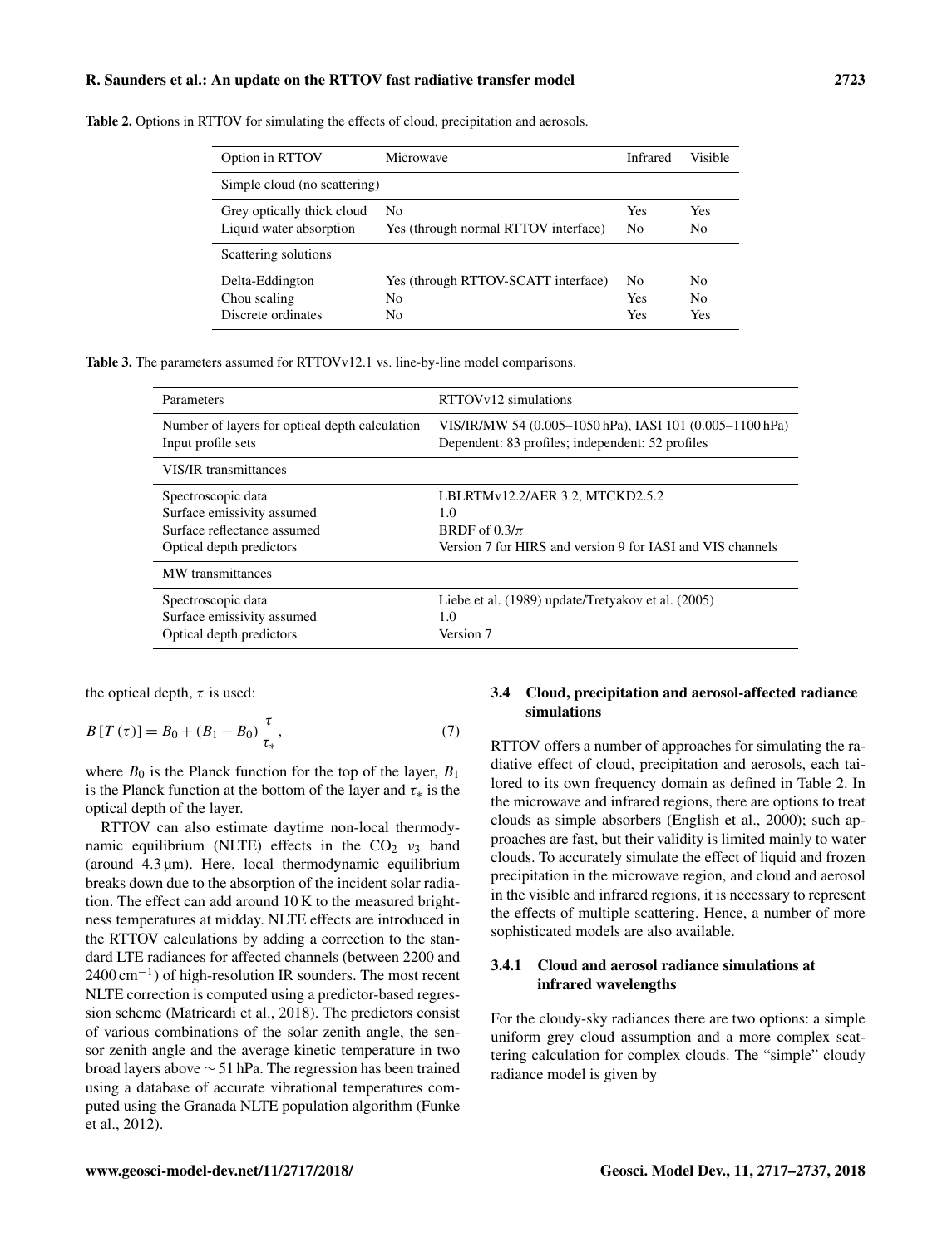$$
L^{Cld}(v, \theta_{sat}) = \tau_{Cld} B(v, T_{Cld}) + \int_{\tau_{Cld}}^{1} B(v, T) d\tau,
$$
 (8)

where  $\tau_{\text{Cld}}$  is the transmittance from the uniform cloud top to the top of the atmosphere and  $T_{\text{Cld}}$  is the cloud top temperature. This formulation can be used for simulating radiances over uniform grey cloud and has been used to extend the use of clear-sky radiances in data assimilation to uniform cloud situations.

For more complex cloudy fields, the parameterization of multiple scattering in the IR, introduced in RTTOVv9, is designed to avoid solving the full scattering equation but instead to solve a modified version of Eq. (4) in which the absorption optical depth is replaced by an effective optical depth for the extinction. This approximation enables the efficiency of the RTTOV layer optical depth computation to be retained.

The RTTOV parameterization of multiple scattering is based on the approach proposed by Chou et al. (1999), who originally developed a scheme to compute approximate fluxes in a scattering atmosphere. In the scheme by Chou et al. (1999), the radiative transfer equation is identical to the one with no scattering but, crucially, the optical depth for absorption,  $\tau$ , is replaced by an effective optical depth for extinction,  $\tau_e$ :

$$
\tau_{\rm e} = \tau + b\tau_{\rm sc},\tag{9}
$$

where  $\tau_{sc}$  is the optical depth for scattering and b is the mean fraction of the radiation scattered in the upward direction for isotropic radiation incident from above (see Chou et al., 1999, for details). To derive their approximated form of the scattering transfer equation, Chou et al. (1999) have folded the effect of backscattering into a contribution to atmospheric emission and absorption. In addition, they have assumed that the diffuse radiance field is isotropic and can be approximated by the local Planck function.

To compute  $b$ , a knowledge of the phase function of the atmospheric particulates to be considered is needed which can be from aerosols, water droplets or ice crystals. For RT-TOVv12 IR radiances in the presence of 13 different types of aerosol components, 5 different types of water clouds and 2 options for ice cloud properties can be computed.

To solve the radiative transfer for an atmosphere partially covered by clouds, a stream method is used that divides the field of view into a number of horizontally homogeneous columns, each column containing either cloud-free layers or totally cloudy layers. Each column is assigned a fractional coverage and the number of columns is determined by the cloud-overlapping assumption (maximum random overlap) and the number of layers the atmosphere is divided up into. The total radiance is then obtained as the sum of the radiances for the single columns weighted by the column fractional coverage.

For aerosols, the range and shape vary from quasispherical to highly irregular with a size typically less than 1 µm although particles as large as 10 to 20 µm have been observed. A database of optical properties assuming spherical particles has been generated using the microphysical properties assembled in the Optical Properties of Aerosols and Clouds (OPAC) software package (Hess et al., 1998) with some additional components added (old and new volcanic ash and Asian dust). This database provides the microphysical properties (size distribution and refractive indices) for 13 aerosol components (insoluble, water soluble, soot), 2 sea salt components (accumulation mode and coarse mode) and 4 mineral components (nucleation, accumulation, coarse modes, transported sulfated droplets, and volcanic ash). Additionally, a new volcanic ash and Asian dust component were provided in RTTOVv11. Some components are hydrophilic, and so the properties are interpolated according to the local relative humidity. For water clouds a cloud liquid water content must be provided in one or more atmospheric layers. It is then converted into a particle number concentration, and the absorption, scattering and extinction optical depths can be derived from the normalized values of the optical parameters. RTTOV has parameters from OPAC for two stratus cloud types (stratus continental and stratus maritime) and three cumulus clouds (cumulus continental clean, cumulus continental polluted and cumulus maritime) with the size distribution described by the modified gamma distribution.

There are two ice cloud optical property parameterizations included in RTTOV for the VIS and IR wavelengths. The first uses the ice crystal properties dataset developed by Baum et al. (2011), which is interpolated to obtain the scattering properties used in RTTOV (i.e. extinction coefficient,  $\beta_{\text{ext}}$ ; single-scattering albedo,  $\omega_0$ ) from the input profile of ice crystal effective diameter. Users can explicitly provide ice effective diameter or can choose among four parameterizations in terms of ice water content and temperature (Ou and Liou, 1995; Wyser, 1998; Boudala et al., 2002; McFarquhar et al., 2003). The second scheme uses the methodology developed initially for the IR (Vidot et al., 2015) by using a large database of optical properties of ice clouds provided by Baran et al. (2014). It consists of 20 662 particle size distributions using different in situ measured temperature  $(T)$  and estimated ice water content (IWC) observations; this simulates an ensemble of different ice cloud particle shapes and is expected to be more realistic than just assuming specific shapes, as was done previously. It allows a direct parameterization of the optical properties from the cloud temperature and the ice water content. For each pair of ice water content and temperature observations, the database contains the absorption and scattering coefficients, the asymmetry parameter (to compute the phase function) and also  $b$  (Eq. 9) used for the Chou parameterization at wavelengths between 0.2 and 19 µm. The formulation that has been implemented in RTTOV is given by the following equations: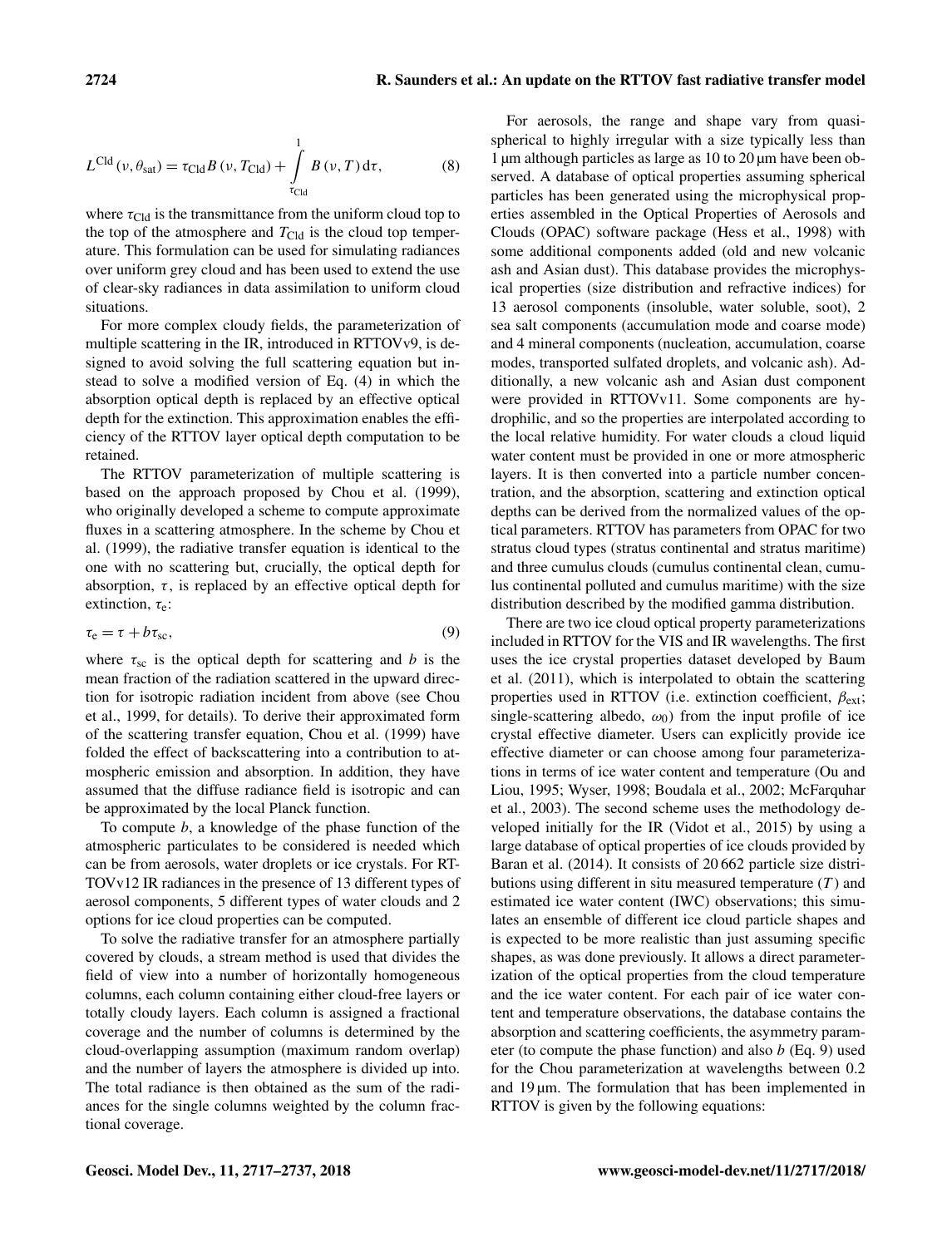$$
log_{10} [\beta_{ext}(\lambda, T, IWC)] = A_{\beta} (\lambda) + B_{\beta} (\lambda) T
$$
  
+  $C_{\beta} (\lambda) log_{10} (IWC) + D_{\beta} (\lambda) T^2 + E_{\beta} (\lambda) (log_{10} (IWC))^2$   
+  $F_{\beta} (\lambda) T log_{10} (IWC)$ , (10)

 $\overline{\omega_0}(\lambda, T, \text{IWC}) = A_{\overline{\omega_0}}(\lambda) + B_{\overline{\omega}_0}(\lambda) T + C_{\overline{\omega}_0}(\lambda) \log_{10}(\text{IWC}),$  (11)

 $g(\lambda, T, IWC) = A_g(\lambda) + B_g(\lambda)T + C_g(\lambda)\log_{10}(IWC).$  (12)

The parameterization coefficients A to F of  $\beta_{ext}$ ,  $\omega_0$  and g (the asymmetry parameter) were calculated by using a nonlinear least squares fitting procedure over the database, and they are also functions of wavelength. Note that the size distributions of the ice crystals assumed by the user (or their cloud model) should be consistent with the cloud parameterization scheme used in RTTOV. Users can input aerosol and/or cloud optical properties explicitly, so they are not restricted to the optical properties assumed in RTTOV. The full details of this parameterization of the scattering as implemented in RTTOV are documented in Matricardi (2005) and Saunders et al. (2017).

#### 3.4.2 Cloudy and aerosol radiance simulations for solar radiation

For solar radiation, multiple scattering due to aerosols/clouds using the discrete ordinates method or DOM (Chandrasekhar, 1960) has been implemented in RTTOV for treating solar radiation and thermal emission. The choice of solver for the thermal emission and solar source terms can be selected independently: for thermal emission, the choice is between the existing "Chou-scaling" parameterization and DOM. For solar radiation only the DOM should be used.

The implementation of DOM is very similar to that in the DISORT model (Stamnes et al., 1988), such that the radiances from RTTOV agree to at least four significant figures with those from DISORT when equivalent inputs are used. The details of the DOM algorithm are given in Hocking (2015). There is one significant difference between the RTTOV and DISORT implementations of DOM: for solar simulations, RTTOV takes the full phase functions as input and directly interpolates them at the scattering angle where required. In contrast, DISORT reconstructs the phase function from the full Legendre expansion. This is not a practical solution for some phase functions at VIS wavelengths which may require many thousands of Legendre terms in order to be accurately reconstructed. RTTOVv12, therefore, only requires as many Legendre coefficients as there are discrete ordinates (or "streams") in the calculation. The DOM implementation treats thermally emitted (IR) and solar radiation separately for reasons of efficiency. The surface is assumed to be Lambertian and in the IR the surface albedo is calculated as 1−emissivity. For solar calculations the surface albedo is calculated as  $\pi \cdot$  BRDF, and this value is capped at 1 to prevent unphysical albedo values being used. For each layer, the absorption and scattering coefficients (the Legendre coefficients corresponding to the phase function), and, for solar channels, the phase function itself have to be specified. The cloud and aerosol coefficient files include these properties for the aerosol and water cloud particle types defined in Sect. 3.4. As for the IR, the Baran et al. (2014) or Baum et al. (2011) scattering property datasets can be selected for ice cloud. The phase function is calculated from the asymmetry parameter following Baran et al. (2001), and the Legendre expansion of the phase function is calculated internally in RTTOV.

DOM is a solver for monochromatic radiances. However, RTTOV simulates radiances with a finite spectral bandwidth, and the standard RTTOV gaseous absorption optical depths are used as inputs to the DOM algorithm. The errors resulting specifically from applying DOM to polychromatic quantities were of the order of 1–2 % in radiance for VIS/near-IR channels, and the errors are dominated by variability in optical properties (especially the phase function) across the channel (Hocking, 2015). In the IR, the errors are dominated by the variability of gas absorption across the channel, and as the amount of scattering material in the atmosphere increases, the errors decrease because the optical properties of clouds/aerosols vary relatively slowly across the sensor channels and this begins to dominate over the gas absorption.

The DOM algorithm does not currently treat atmospheric Rayleigh scattering. It would be very expensive to compute as it would imply the presence of scattering particles in (almost) every layer. It is also the case that currently the LBLRTM simulations used to train RTTOV include extinction due to Rayleigh scattering. If this was disabled, it would require an additional parameterization of the Rayleigh extinction to be developed for clear-sky VIS/near-IR simulations. The existing Rayleigh single-scattering calculation is included as an "additive" effect alongside DOM, so there is no interaction between the Rayleigh scattered radiation and the clouds/aerosols except for increased extinction by Rayleigh scattering (included in the gaseous optical depths used in DOM) and by clouds/aerosols (included in the Rayleigh single-scattering calculation). This leads to an underestimation of the top-of-atmosphere reflectances as the optical thickness of the scattering layers increases and as the wavelength decreases (Scheck, 2016). Improvements to the treatment of Rayleigh scattering will be investigated for a future version of RTTOV. A faster scattering model at VIS wavelengths, MFASIS (Scheck et al., 2016), is being developed for future versions of RTTOV, which will allow VIS channel radiances to be used for real-time data assimilation applications.

#### 3.4.3 Scattering at microwave frequencies

Although scattering by hydrometeors (e.g. rain and snow) at MW frequencies is not included in the core RTTOV package, there is a wrapper programme (RTTOV-SCATT; Bauer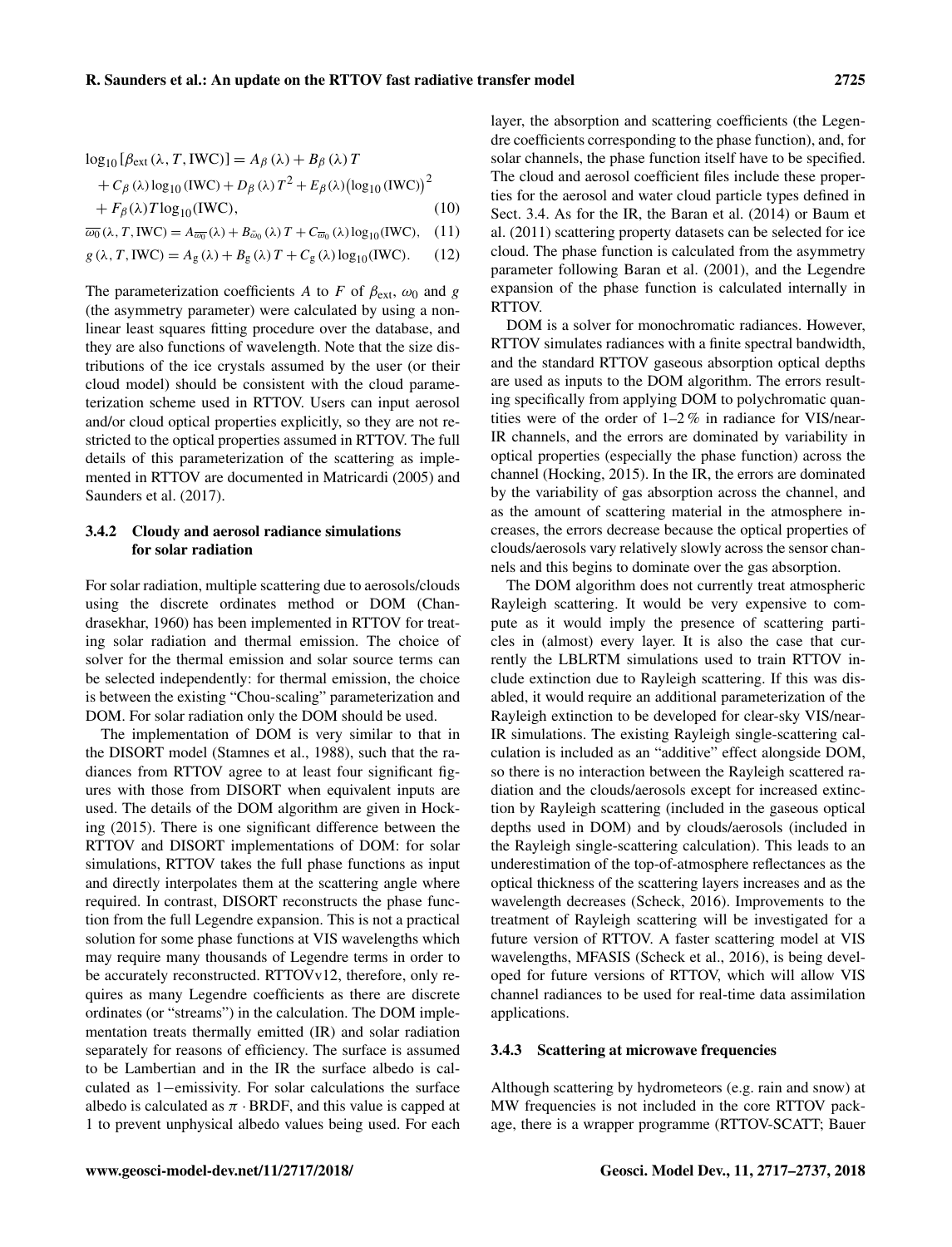et al., 2006) that provides this capability outside RTTOV. Full details of the initial formulation of the model are given in the RTTOV-8 Science and Validation Report (Saunders et al., 2006). RTTOV-SCATT is a multiple-scattering radiative transfer model which enables all-sky MW radiance assimilation in numerical weather prediction models and, as for the core RTTOV code, includes forward, tangent-linear, adjoint and Jacobian models. The all-sky brightness temperature is calculated, as in Eq. (3), as the combination of independent clear and cloudy columns weighted by an effective cloud fraction. The gaseous absorption component of both columns is computed by RTTOV. The scattering calculation in the cloudy column is based on the Delta-Eddington approximation (Joseph et al., 1976) so that only one angle (i.e. the observation angle) is needed, and the anisotropic radiance field is decomposed into an isotropic and anisotropic component. Compared to reference doubling-adding simulations, this produces mean errors of less than 0.5 K at the targeted MW frequencies between 10 and 200 GHz, based on a dataset of 8290 model profiles located in tropical areas to ensure the presence of deep clouds and intense precipitation so that multiple scattering is maximized (Bauer et al., 2006).

The hydrometeor types assumed in RTTOV-SCATT are rain, snow, cloud liquid water and cloud ice. Tables of hydrometeor optical properties are pre-calculated for the required frequencies, temperatures and hydrometeor classes. As a function of hydrometeor water content, these give the bulk (i.e. integrated over an assumed particle size spectra) extinction coefficient, single-scattering albedo and asymmetry parameter as required to perform the radiative transfer calculations. The optical properties are stored in sensor-specific coefficient files, with calculations valid at the centre frequency of the channel, or if a channel is composed of multiple sidebands, the optical properties are an average of those at the centre frequencies of the sidebands. Cloud ice, cloud water and rain hydrometeors are represented by spheres, with their optical properties computed from Mie theory. Details of the underlying assumptions required for different hydrometeor types, i.e. particle permittivity as a function of frequency, temperature and water/ice content, as well as the particle size distributions, can be found in Bauer (2001). Since the original implementation of RTTOV-SCATT, the representation of snow hydrometeors has been changed to use discrete dipole simulations of non-spherical particles described by Liu (2008). This more realistic representation of the complex 3-D shapes of frozen particles has led to improved simulations of deep convective clouds, validated by comparing observations with simulations from the ECMWF model (Geer and Baordo, 2014). The code used to compute the optical property lookup tables is available as part of RTTOV, which gives the user the possibility to adjust the microphysical representations of hydrometeors if required.

An additional development since the original implementation of RTTOV-SCATT has been the revised calculation of the effective cloud fraction in Eq. (3). The original approach used the maximum cloud fraction in the profile, which would be a plausible choice for visible radiative transfer applications but generates excessive beamfilling at microwave frequencies. Geer et al. (2009) changed this to a hydrometeorweighted average across the vertical profile of input cloud fraction; this decreased rms errors by 40 % compared to reference simulations.

Although the treatment of microwave scattering is highly simplified, including the treatment of sub-grid-scale cloud cover, the "one shape fits all" hydrometeor optical properties, and the use of essentially a two-stream solver for scattering, this model is used successfully at some centres for "all-sky" MW radiance assimilation. It gives errors much smaller than the many other uncertainties involved, and, critically, it is fast enough for operational use (e.g. Bauer et al., 2010; Geer et al., 2017).

# 3.5 Simulating principal components of the infrared spectrum

A major update to RTTOV at version 10 was the introduction of the capability of simulating radiances from the IR spectrum in the form of PCs, which is a useful way to represent all the measurements from the advanced IR sounders such as IASI. The method used for the simulation of the PC scores for clear skies is described in Matricardi (2010) and referred to as PC-RTTOV. The dataset of atmospheric profiles used to train the PC model consists of profiles generated using the operational suite of the ECMWF forecast model. It comprises 12 500 vertical profiles of temperature, water vapour, ozone and ancillary information on surface properties over all surface types. Aerosols, trace gases and NLTE effects are all included in the latest version. The PC scores obtained from the eigenvectors of the covariance matrix of the simulated radiances are used in a linear regression scheme where they are expressed as a linear combination of profile-dependent predictors. The predictors consist of a selected number of polychromatic radiances computed using the standard RTTOV transmittance model described in Sect. 3.2. The linear regression scheme can then be used to simulate PC scores and consequently reconstruct radiances for any input atmospheric profile.

The principal component option in RTTOV is much more computationally efficient for sensors like the advanced IR sounders with many channels. The user can select the number of predictors used in the PC score regression algorithm and the number of eigenvectors used in the reconstruction of the radiances. The different combinations of eigenvectors/predictors can provide a trade-off between more accurate but less computationally efficient simulations. PC score regression coefficients are available based on 300, 400, 500 and 600 predictors for IASI whereas the number of eigenvectors can be up to 400. A detailed description of the PC-RTTOV model and an assessment of its accuracy can be found in Matricardi (2010).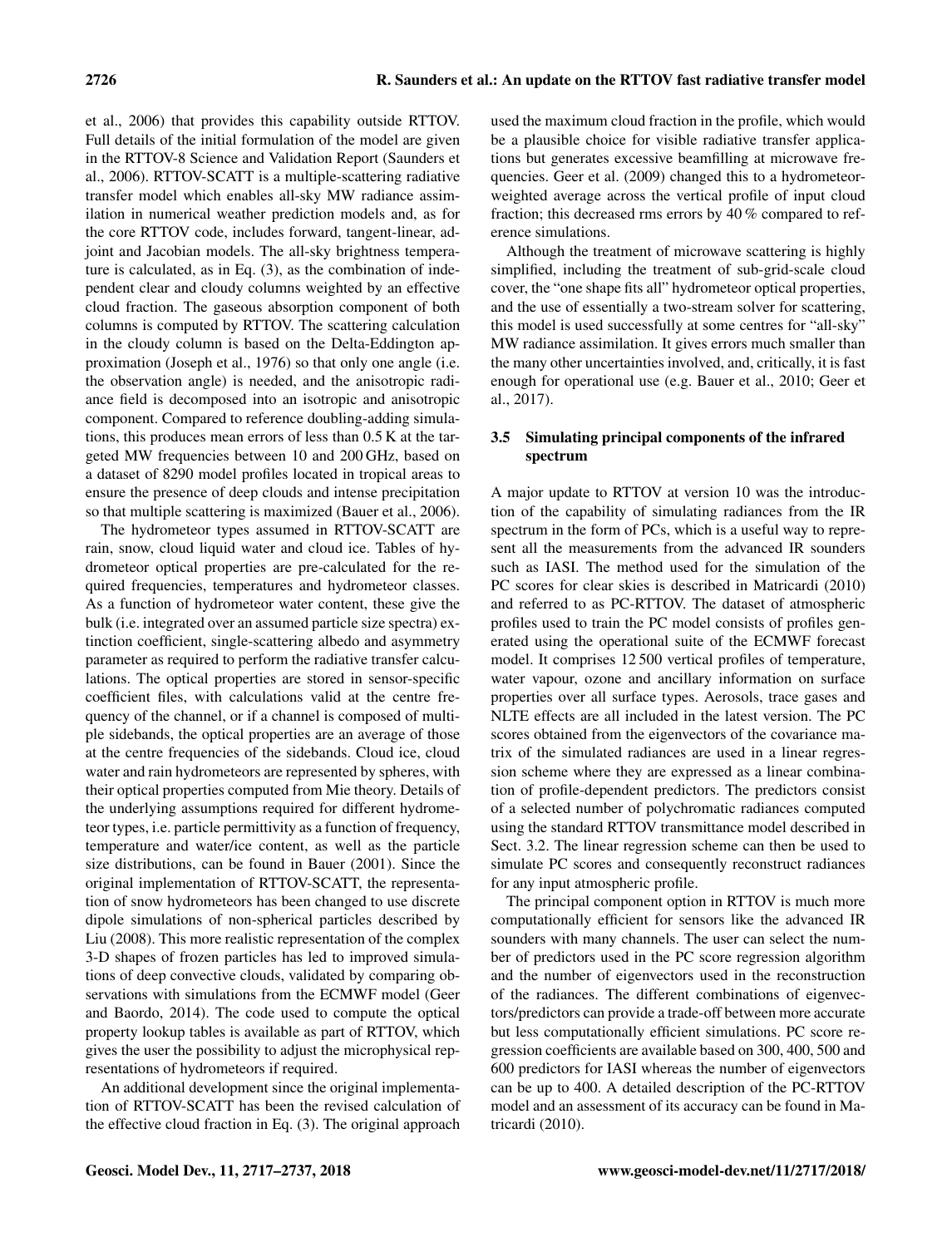HT-FRTC is another model that calculates transmittance and radiance spectra using PCs (Havemann et al., 2009) and has been included as an optional module called from the RT-TOV interface. The PCs cover the spectrum at very high spectral resolution, similar to that of conventional line-byline models, so that individual spectral lines are resolved. This approach allows very fast calculations of spectra with line-by-line-like accuracy for clear scenes. The PCs are derived from high spectral-resolution data using a diverse set of atmospheres and surface conditions. Monochromatic calculations at these frequencies are used to predict the PC scores (Havemann, 2006). The liquid cloud optical properties are parameterized in terms of the droplet effective radius. The cirrus optical properties are based on Baran et al. (2014) and scattering by frozen and liquid water and aerosols are approximated by modifications to the transmittances using the Chou approximation (Chou et al., 1999). An assessment of the HT-FRTC model for advanced IR sounder simulations is underway using the Met Office NWP model.

#### 4 Performance of RTTOV compared with line-by-line models

There are several ways to assess the performance of a fast radiative transfer model: firstly, to investigate the accuracy of the fast model itself by comparing the primary outputs from RTTOV with the corresponding values computed using an accurate line-by-line model, which is described in this section; secondly, to compare the computed radiances with observations where an underlying atmospheric state can be provided usually from an NWP model analysis or short-range forecast for input to the fast model covered in the following section. The parameters assumed for the comparison between RTTOV and the line-by-line models for the VIS, IR and MW regions are given in Table 3. The coefficients are computed from the 83-profile diverse set (Matricardi, 2008), and comparisons were also made for the MW channels on an independent 52-profile diverse set although the results were similar for both profile sets. RTTOVv12.1 is used throughout for these comparisons. The changes in brightness temperature due to updated spectroscopic parameters in the line-by-line models can change the computed values by several tenths of a degree, but here we just document the accuracy of RT-TOV reproducing the line-by-line model optical depth values for VIS, IR and MW radiometers and advanced IR sounders. Note that these comparisons assume a surface emissivity of unity as we are only assessing the accuracy of the atmospheric layer optical depths here.

In their Fig. 3, Saunders et al. (1999) showed results for the AMSU MW sounder to demonstrate the performance of RTTOVv5 for MW radiometers, and so a similar comparison for RTTOVv12 is given in Fig. 1, which shows the differences for the AMSU channels for the 52-profile independent set. The upper-tropospheric water vapour channel of AMSU-



Figure 1. The mean differences and standard deviations for AMSU(1-15)/MHS(1-5) channels between the AMSUTRAN lineby-line model and RTTOVv12 for the 52-profile independent set for viewing angles out to 63◦ using version 7 predictors.



Figure 2. The mean standard deviation of the difference for Metop-A HIRS channels between the LBLRTM line-by-line model and RT-TOVv12 for the 83-profile set for all nadir views up to 63◦ using version 7 and 8 predictors with a surface emissivity of 1.

B (channel 18) has the largest standard deviation with the line-by-line reference (0.04 K), but this is an order of magnitude below the instrument noise. The largest bias for channel 20 is only 0.002 K. The equivalent results shown in Saunders et al. (1999) show much higher standard deviation values for all AMSU channels (e.g. channel 18 is 0.2 K). The big improvement is mainly due to improved predictors for water vapour absorption described in Matricardi et al. (2004) introduced from RTTOVv7 onwards (referred to as version 7 predictors), but better and more diverse profile datasets with more profiles (32 TIGR vs. 83 ECMWF) and more levels (40 vs. 54) have also helped.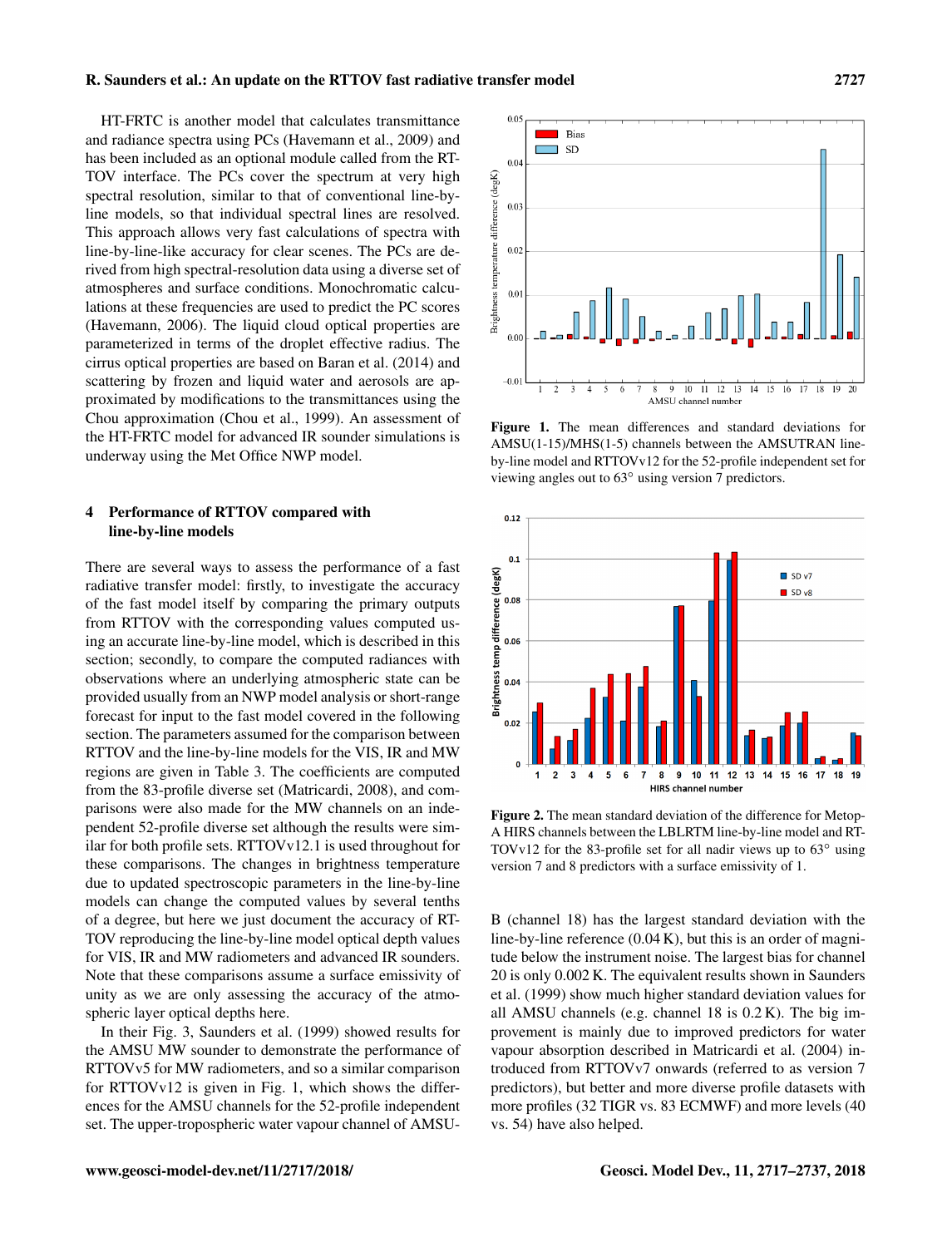

Figure 3. For selected IASI channels, the difference of the standard deviations of the brightness temperature fit between the LBLRTM lineby-line channel-integrated optical depth model and RTTOVv12-computed optical depths for the 83-profile dependent set for all views up to 63◦ with version 7 and version 9 predictors. Version 7 predictors have smaller differences for positive values, and version 9 predictors have smaller differences for negative values. Note that the version 9 predictors are also computing the optical depths of the trace gases whereas for version 7 only water vapour and ozone are considered.

For HIRS the differences to the line-by-line model are shown in Fig. 2, this time for the 83-profile dependent set though the results are similar for the independent profiles. The results are harder to compare with those shown in Fig. 1 of Saunders et al. (1999) as the profile dataset they used then was much bigger. An unpublished report at the time showing standard deviations of the differences with a 32-profile dataset for RTTOVv5 shows that the errors for the HIRS temperature sounding channels are only slightly improved in RT-TOVv12, but the errors for the water vapour channels have been reduced by a factor of 2 using the version 7 predictors.

Radiances from the advanced IR sounders are now a key part of the satellite observing system, and RTTOV has been developed to simulate these accurately (Matricardi, 2003, 2005). An example of simulations for the IASI sounder is shown in Fig. 3, using both the older version 7 and the new version 9 predictors (Matricardi, 2008), which allow transmittances from a variety of trace gases to be computed in addition to water vapour and ozone (see Sect. 3.2). In terms of the standard deviation of the differences, the version 9 predictors are more accurate for the water-vapour-sensitive channels, but the version 7 predictors are better for the temperature sounding channels and window regions of the spectrum. However, it has to be borne in mind that version 9 predictors have to explain the variability of trace gases in addition to temperature, water vapour and ozone whereas version 7 predictors do not. The differences seen are generally below the IASI instrument noise at all wavelengths. Version 9 predictors are mandatory if you want to include the simulation of traces gases which are not fixed in amount and also for simulations which include solar-affected channels due to the larger zenith angles involved.

For simulations of imager radiances, Fig. 4 shows the comparison for the VIIRS VIS channels in terms of reflectance for the range of satellite and solar zenith angles used to train the coefficients with a relative azimuth of 180◦ . They include contributions from atmospheric Rayleigh scattering and surface reflection, assuming a surface BRDF of  $0.3/\pi$  located at the bottom level of the coefficient pressure profile (1050 hPa for 54 L coefficients). The 83-profile set of profiles was used here. The channels affected by water vapour are the ones with higher standard deviations, but the differences are all small. Note that the  $0.65 \mu m$  channel is for the much wider-band day–night channel. Similar differences are seen for the ABI VIS/NIR channels on GOES.

Another aspect of the RTTOV radiance computations is to evaluate the gradient of the radiances as a function of changes in the state vector as this is important for data as-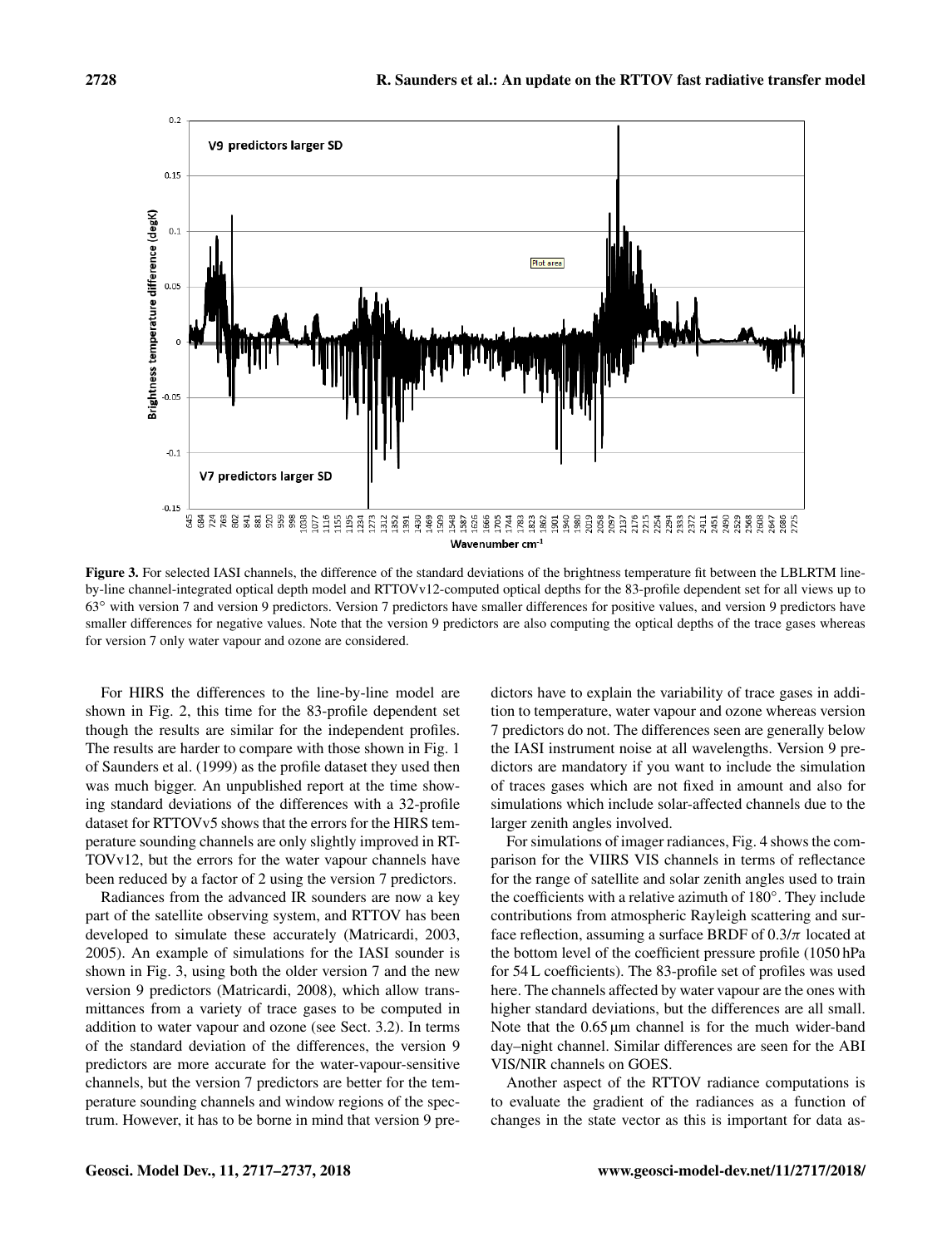

Figure 4. The mean difference for VIIRS visible/near IR channels between the HITRAN line-by-line model and RTTOVv12 for the 83-profile set for all clear-sky views with zenith angles up to 84° using version 9 predictors.

similation applications where the adjoint or Jacobian is used. A comparison of Jacobians from a set of line-by-line and fast radiative transfer models was undertaken by Garand et al. (2001) for HIRS and AMSU and by Saunders et al. (2007) for AIRS, showing that RTTOVv6 did match the line-by-line models well in these cases. Computing Jacobians from lineby-line models is costly, requiring a separate run for each level and parameter in the state vector where they are perturbed relative to the reference profile. Figure 5 shows the temperature Jacobian for a temperature sounding channel of AMSU-A (channel 6, 54.4 GHz) and a water vapour Jacobian for a channel of AMSU-B (channel 3,  $183 \pm 1$  GHz) for a typical 50-level tropical standard atmosphere together with those computed from the MW line-by-line model, AMSU-TRAN. The agreement between the line-by-line model and the equivalent RTTOV-generated Jacobian is close.

#### 5 Comparisons with measurements

Another way to evaluate RTTOV is to compare the simulated radiances with real observations from a variety of sensors using a global NWP model to provide the atmospheric state coincident with the observation locations for input to RTTOV. This ensures that a wide range of atmospheric conditions are sampled but, biases due to instrument calibration and NWP model errors are all included in the difference statistics. A reduction in the standard deviation of the differences, however, can be used as a measure of the improvement of the radiative



Figure 5. Temperature Jacobian for AMSU-A channel 5 (a) and water vapour Jacobian for AMSU-B channel 3 (b) for U.S. Standard Atmosphere (1976). AMSUTRAN (blue) is from the line-by-line code, and RTTOV (red) uses the RTTOV predictors to compute the transmittances for the Jacobians.

transfer model performance if only the RT model in the system has changed. The observations compared with the model first-guess profiles are from a 6 h forecast. To demonstrate this, experiments have been run using the ECMWF model for a 1-month period (2 May–2 June 2016) at reduced (TCo399) horizontal resolution and 137 vertical levels, with the model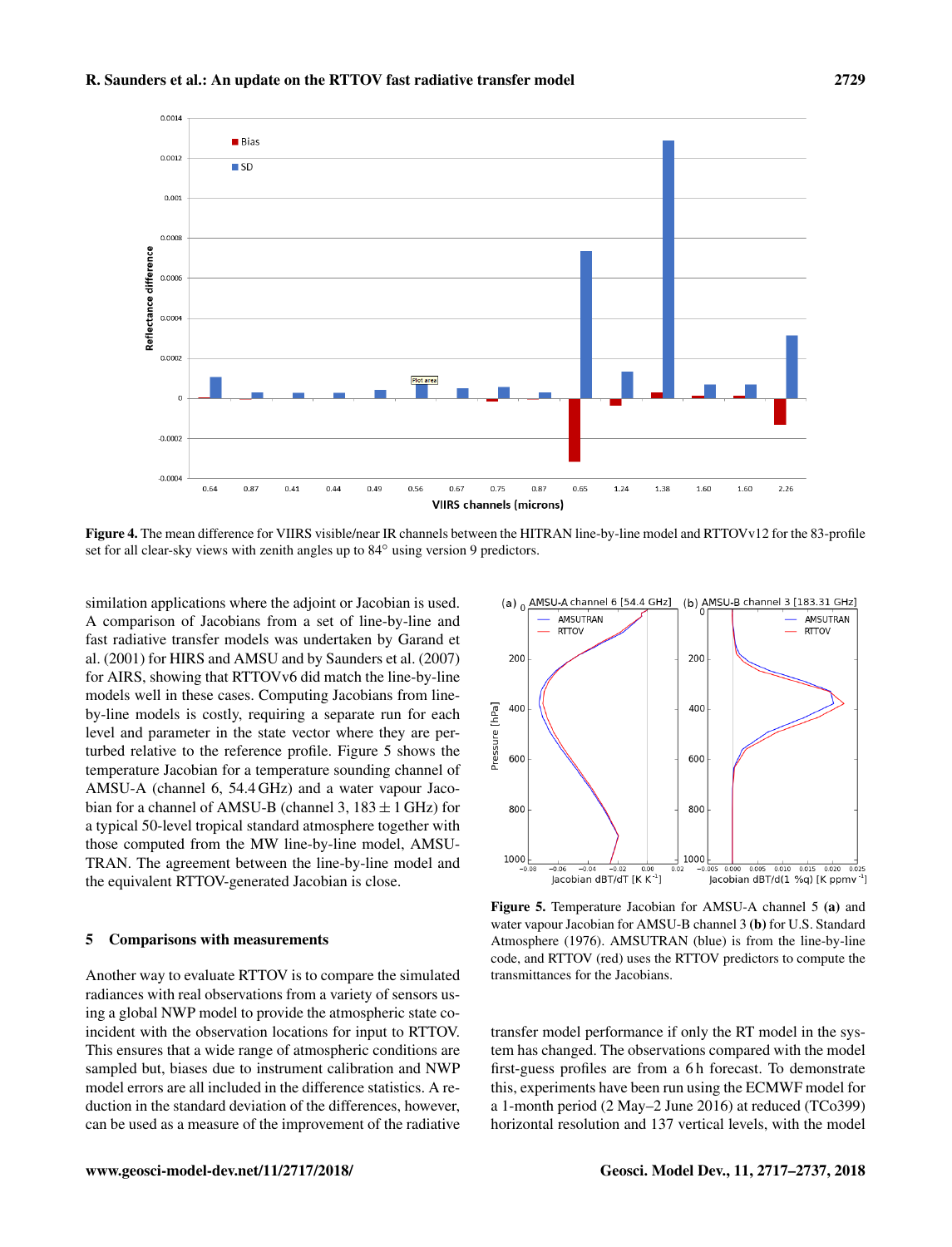

Figure 6. Mean global RTTOV minus observed statistics before bias correction for HIRS (channels 1–20) and AMSU-A (channels 5–14 or 25–34 here) and MHS (channels 3–5 or 38–40 here) for the period 2 May–2 June 2016 for RTTOV versions 11 and 12 in the ECMWF IFS NWP model.

top pressure at 0.01 hPa. Version 7 optical depth predictors are used for all IR and MW observations, except for IASI, CrIS and AIRS, where version 8 predictors were used, which are different for the water vapour optical depth calculations. For HIRS only those instruments on Metop-A and Metop-B were considered, but for AMSU-A, instruments on six satellites (NOAA-15, NOAA-18, NOAA-19, Metop-A, Metop-B, Aqua) were included, and for MHS, instruments on NOAA-18, NOAA-19, Metop-A and Metop-B were used to generate the statistics. Figure 6 shows the mean differences over the month for a selection of HIRS and AMSU sounding channels. The HIRS and AMSU-A temperature sounding channels have mean biases and standard deviations of differences all within 0.5 K. The water vapour channels of HIRS (channels 11 and 12) and AMSU (channels 38–40) have larger standard deviations  $(1-3 K)$  mainly due to the water vapour fields from the NWP model not being so accurate. HIRS channel 1 peaks high in the stratosphere, and so NWP model uncertainties again dominate the errors here.

Another factor for those channels which see the surface is the uncertainty in the surface emissivity assumed. In terms of bias, the differences between the RTTOVv11- and RTTOVv12-computed radiances were slightly reduced for v12, but in terms of standard deviation the differences were in most cases negligible. The reduction in the bias is due to improved spectroscopy in this case. Figure 7 shows calculations for a selection of IASI channels across the spectrum for RTTOVv11 and v12 with coefficients that are based on different versions of the line-by-line models (the main reason for the differences).

The biases were generally within  $\pm 1$  K and the RT-TOVv12 values with updated spectroscopy reduced the bias with the model relative to RTTOVv11. The coefficients used with RTTOVv11 have been computed using the kCARTA line-by-line model while the newly released IR coefficient files with RTTOVv12 are based on LBLRTMv12.2. Other changes in the IR coefficient files include updated concentrations of  $CO<sub>2</sub>$  to current values in the mixed gas transmissions and a different training set of diverse atmospheric profiles. The biases in Fig. 7 are considerably larger than the comparisons of RTTOV with the line-by-line model (Fig. 3) and are due to instrumental calibration biases and also biases in the NWP model temperature and humidity fields. The reduction in bias for RTTOVv12 shows that improvements in the underlying transmittances from the line-by-line models can significantly reduce the biases with measurements motivating further improvements in the spectroscopic parameters. NWP centres apply a bias correction to remove these mean biases before assimilation.

#### 6 Summary and future plans

The RTTOV fast radiative transfer model was first developed in the early 1990s and made available to researchers working with satellite sounding data for their physical retrievals and development of direct radiance assimilation in NWP models. Since that time the model development has been continuous under the auspices of the EUMETSAT NWP SAF, and its capabilities have greatly increased both in terms of wavelengths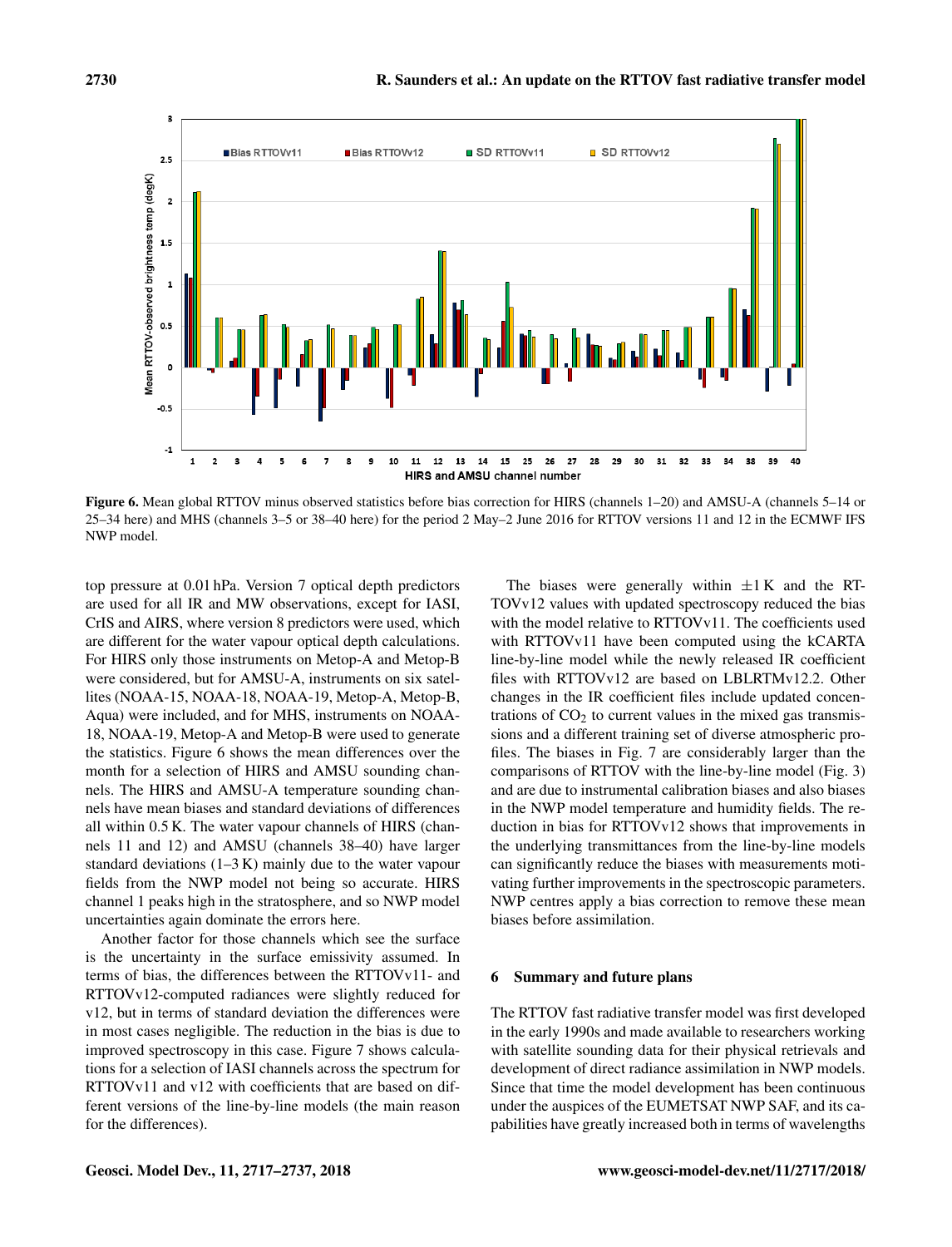

Figure 7. Mean global RTTOV minus observed statistics before bias correction for selected IASI channels for the period 2 May–2 June 2016 for RTTOV versions 11 and 12 in the ECMWF IFS NWP model.

covered but also through the use of updated spectroscopic parameters and improved diverse profiles. The computation of the layer optical depths has also been updated several times, improving their accuracy and hence top-of-atmosphere radiances. RTTOV now has a user base which is truly worldwide, with over 1000 registered users, and it is used at many operational NWP centres for their radiance assimilation. The accuracy of the model at MW frequencies is shown to be much better than the instrument noise of the current MW radiometers. At IR wavelengths, its accuracy is generally below the instrument noise of the current IR hyperspectral sounders, but improvements for the water-vapour-affected channels are still needed for the clear-sky radiative transfer. It is important to note that the largest differences between versions are often due to changes in the transmittances from the underlying line-by-line models where spectroscopic parameters have been updated. Other improvements in the clear-air radiative transfer include the representation of NLTE effects in the shortwave IR region during daylight and the inclusion of the Zeeman splitting of the oxygen lines around 60 GHz for upper-stratosphere channels.

Concerning simulating cloudy radiances, the original version of RTTOV could only compute the radiance from a fractional cover of uniform grey cloud layer at a defined level. The inclusion of cloud and hydrometeor scattering and absorption at each level and at all wavelengths within RTTOV has allowed cloudy radiances, often referred to as all-sky, to be computed for more complicated cloud regimes which match the observed radiances well (Aumann et al., 2018).

This has proven useful for producing simulated satellite imagery from model fields to compare with the real imagery (Blackmore et al., 2014) and for developing an all-sky radiance assimilation system (Geer et al., 2017).

The representation of the land surface using emissivity models for RTTOV radiative transfer calculations was requested by users, and this is an area continually under development, with parameterized models used over the ocean and atlases available over land. Improved surface models are allowing more of the surface sensing channels to be used actively for data assimilation and model validation.

To optimize the simulation of radiances from the advanced IR sounders, RTTOV has included two options to compute principal components from the full IR spectrum, which is computationally much more efficient than computing the entire spectral range with thousands of channels. This capability is now being used to more fully exploit the measurements from the hyperspectral sounders for data assimilation applications; see, e.g., Matricardi and McNally (2014).

RTTOV will continue to be developed as part of the NWP SAF activities, with new major versions planned every 3 years in response to user needs. In addition, minor releases are made every year which fix bugs and provide some limited upgrades which do not change the user interface. The RTTOV web pages [\(nwp-saf.eumetsat.int\)](nwp-saf.eumetsat.int) also provide bug fixes, coefficients for new instruments which can be downloaded by users, and a variety of documentation for using RTTOV and associated studies.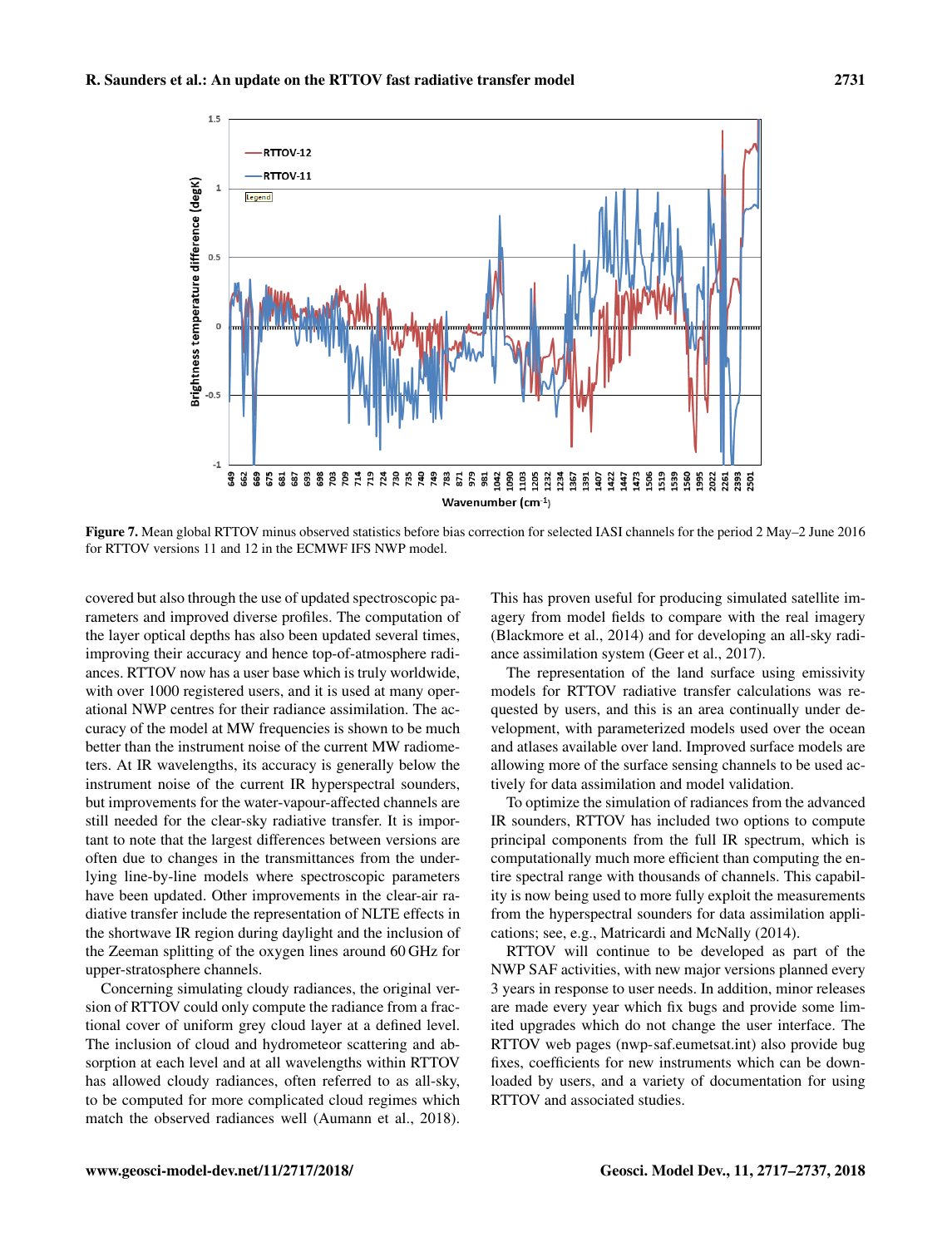The following improvements to aspects of RTTOV are planned for the coming years:

- assessing if the current layer optical depth prediction scheme can be further optimized in terms of accuracy, linearity and run time
- extending the range of clear-sky simulations into the ultraviolet range to allow the ozone sounding instruments to be simulated
- extending the MW simulations up to at least 700 GHz, including scattering, to allow new sensors which are planned to be modelled
- incorporating the MFASIS fast visible cloud scattering parameterization into RTTOV
- updating the scattering and absorption properties of different aerosol types and incorporating them into the MFASIS fast model
- adding 3-D effects for cloud and hydrometeor scattering calculations
- implementing a more efficient option for treating cloud overlap in VIS/IR cloud simulations
- developing the capability to simulate active MW sensors (e.g. radars) in RTTOV-SCATT
- extending PC-RTTOV and the interface to HT-FRTC to enable the simulation of more situations (for example, additional trace gases).

In addition to the above, improvements to the underlying spectroscopy at all wavelengths will be taken into account at each major RTTOV version as will the coefficients regenerated using this updated spectroscopy.

*Code and data availability.* The latest version of the RTTOV model can be downloaded free of charge from the NWP SAF website [\(http://nwp-saf.eumetsat.int,](http://nwp-saf.eumetsat.int) last access: 6 July 2018) once users have registered on the site to agree to the licence conditions. Updates to the code and coefficients for new instruments are also posted on the site. There is also a discussion forum for RTTOV (under the support tab) for users to share experiences with using the RTTOV model.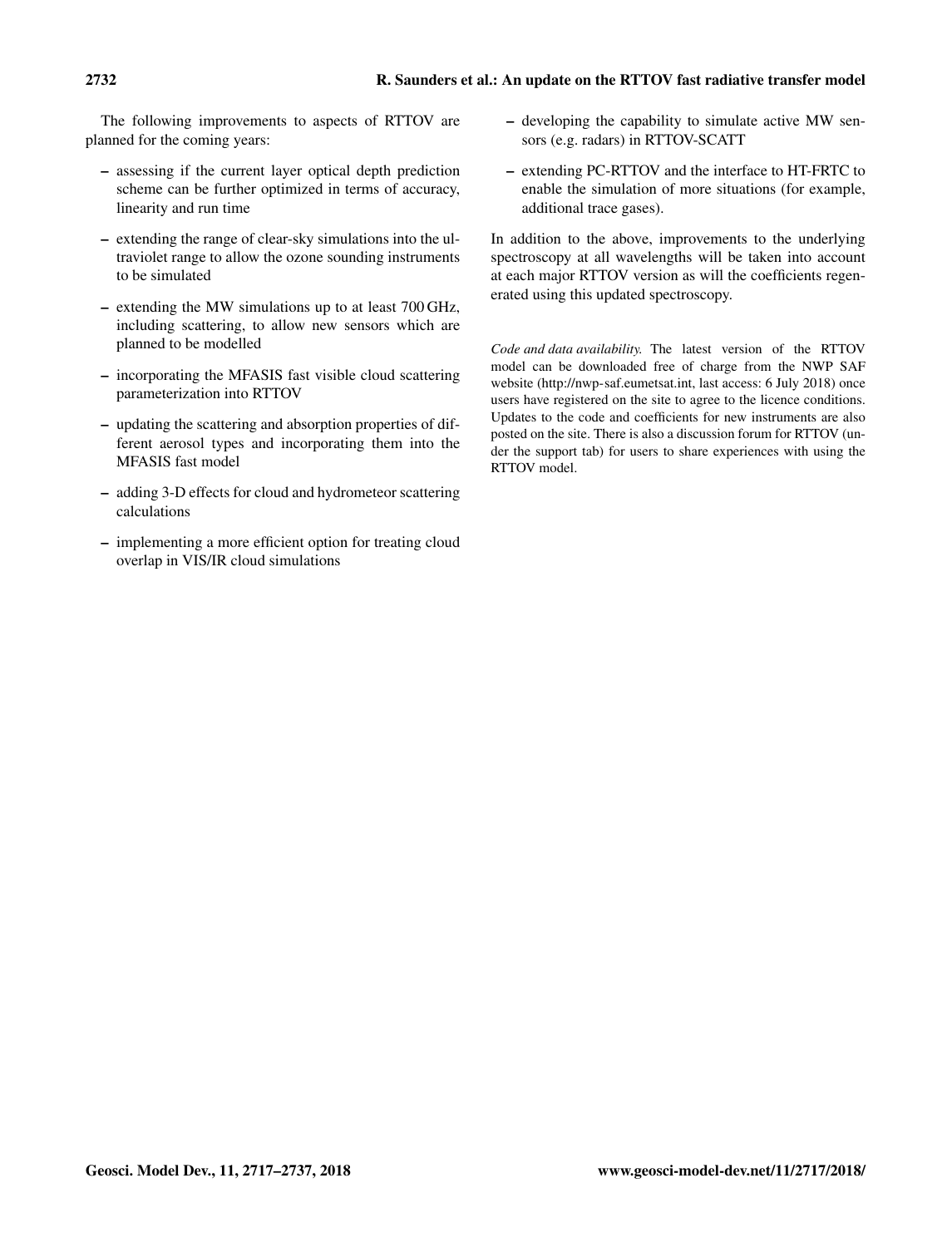# Appendix A: List of abbreviations

| AER             | Atmospheric and Environmental Research                                  |
|-----------------|-------------------------------------------------------------------------|
| AIRS            | Atmospheric InfraRed Sounder                                            |
| AMSU            | Advanced Microwave Sounding Unit                                        |
| <b>ATOVS</b>    | Advanced TIROS Operational Vertical Sounder                             |
| ATSR            | Along-track Scanning Radiometer                                         |
| <b>AVHRR</b>    | Advanced Very High Resolution Radiometer                                |
| <b>BRDF</b>     | Broadband reflectance distribution function                             |
| <b>CFMIP</b>    | Cloud Feedback Model Intercomparison Project                            |
| <b>CNRM</b>     | Centre National de Recherches Météorologiques                           |
| <b>COSP</b>     | <b>CFMIP Observation Simulator Package</b>                              |
| CrIS            | <b>Cross-track Infrared Sounder</b>                                     |
| <b>CRTM</b>     | <b>Community Radiative Transfer Model</b>                               |
| <b>DOM</b>      | Discrete ordinates method                                               |
| <b>ECMWF</b>    | European Centre for Medium-Range Weather Forecasts                      |
| <b>EUMETSAT</b> | European Organisation for the Exploitation of Meteorological Satellites |
| <b>GMS</b>      | Geostationary meteorological satellite                                  |
| <b>GOES</b>     | Geostationary Operational Environmental Satellite                       |
| <b>GUI</b>      | Graphical user interface                                                |
| <b>HIRS</b>     | High Resolution Infrared Sounder                                        |
| HT-FRTC         | Havemann-Taylor Fast Radiative Transfer Code                            |
| IASI            | Infrared Atmospheric Sounding Interferometer                            |
| IR              | Infrared                                                                |
| <b>IWC</b>      | Ice water content                                                       |
| <b>MFASIS</b>   | Method for FAst Satellite Image Synthesis                               |
| <b>MHS</b>      | Microwave Humidity Sounder                                              |
| <b>MODIS</b>    | MODerate resolution Imaging Spectroradiometer                           |
| MSU             | Microwave sounding unit                                                 |
| MT-CKD          | Mlawer-Tobin_Clough- Kneizys-Davies continuum                           |
| MW              | Microwave                                                               |
| <b>NLTE</b>     | Non-local thermodynamic equilibrium                                     |
| <b>NOAA</b>     | National Oceanic and Atmospheric Administration                         |
| <b>NWP</b>      | Numerical weather prediction                                            |
| <b>OPAC</b>     | Optical properties of aerosols and clouds                               |
| PC              | Principal components                                                    |
| <b>RTTOV</b>    | <b>Radiative Transfer for TOVS</b>                                      |
| SAF             | Satellite application facility                                          |
| <b>SSM/I</b>    | Special Sensor Microwave Imager                                         |
| TELSEM          | Tool to Estimate Land-Surface Emissivities at Microwave frequencies     |
| TESSEM          | Tool to Estimate Sea-Surface Emissivities at Microwave frequencies      |
| TIGR            | Thermodynamic Initial Guess Retrieval                                   |
| TIROS           | Television infrared observation satellites                              |
| <b>UWIREMIS</b> | University of Wisconsin IR emissivity atlas                             |
| <b>VIS</b>      | Visible                                                                 |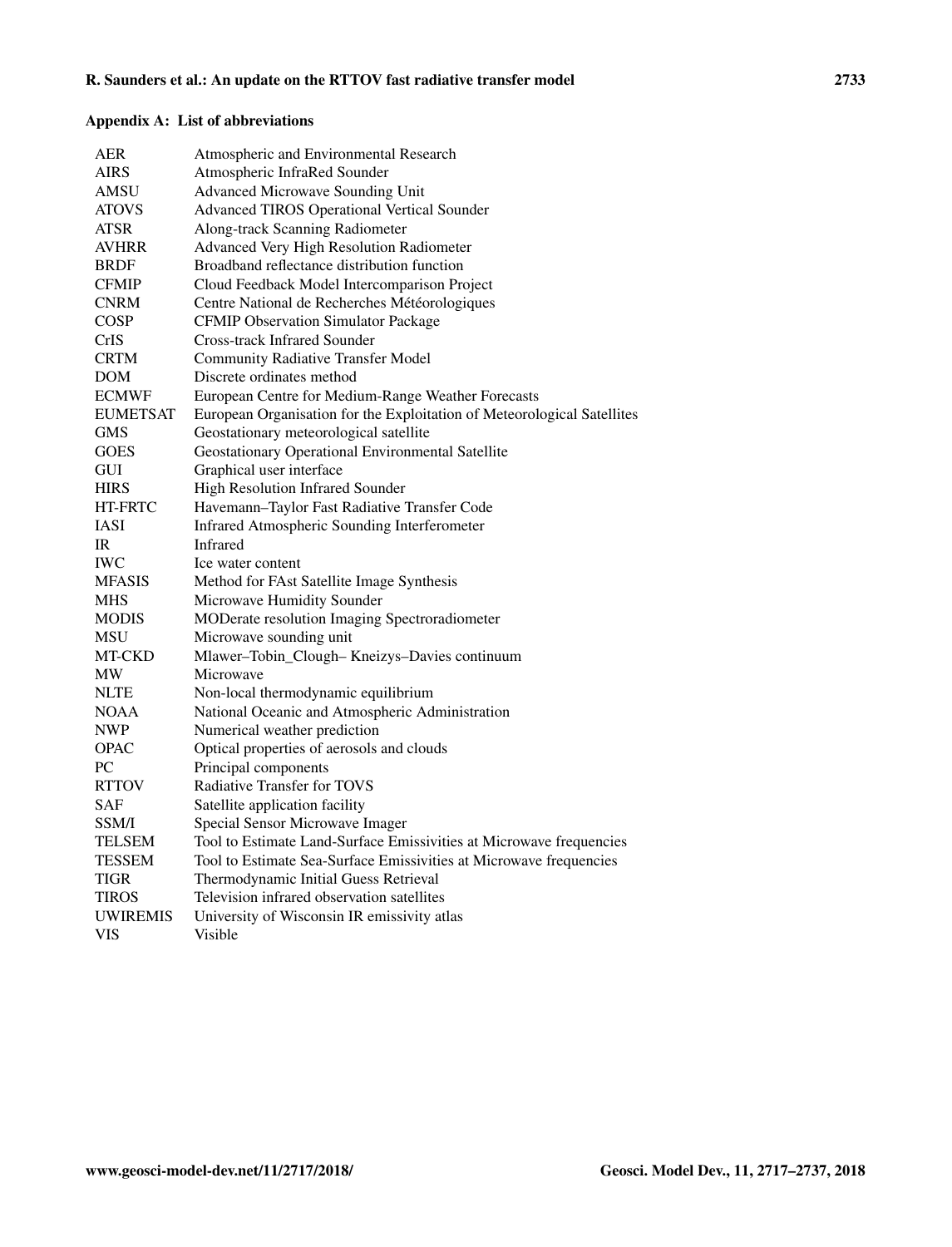*Competing interests.* The authors declare that they have no conflict of interest.

*Acknowledgements.* Most of the RTTOV development has been funded by the EUMETSAT NWP SAF over many years. Visiting scientists funded by the NWP SAF have contributed over the years to various aspects of the development, and their contributions are gratefully acknowledged.

Edited by: Tim Butler

Reviewed by: Sid Boukabara and Benjamin Ruston

#### References

- Aires, F., Prigent, C., Bernardo, F., Jiménez, C., Saunders, R., and Brunel, P.: A Tool to Estimate Land-Surface Emissivities at Microwave frequencies (TELSEM) for use in numerical weather prediction, Q. J. Roy. Meteor. Soc., 137, 690–699, 2011.
- Andersson, E., Haseler, J., Undén, P., Courtier, P., Kelly, G., Vasiljevic, D., Brankovic, C., Gaffard, C., Hollingsworth, A., Jakob, C., Janssen, P., Klinker, E., Lanzinger, A., Miller, M., Rabier, F., Simmons, A., Strauss, B., Viterbo, P., Cardinali, C., and Thépaut, J.-N.: The ECMWF implementation of three-dimensional variational assimilation (3D-Var). III: Experimental results, Q. J. Roy. Meteor. Soc., 124, 1831–1860, https://doi.org[/10.1002/qj.49712455004,](https://doi.org/10.1002/qj.49712455004) 1998.
- Andrey-Andrés, J., Fourrié, N., Guidard, V., Armante, R., Brunel, P., Crevoisier, C., and Tournier, B.: A simulated observation database to assess the impact of the IASI-NG hyperspectral infrared sounder, Atmos. Meas. Tech., 11, 803–818, https://doi.org[/10.5194/amt-11-803-2018,](https://doi.org/10.5194/amt-11-803-2018) 2018.
- Aumann, H., Xiuhong, C., Fishbein, E., Geer, A., Havemann, S., Huang, X., Liu, X., Liuzzi, G., DeSouza-Machado, S., Manning, E. M., Masiello, G., Matricardi, M., Moradi, I., Natrai, V., Serio, C., Strow, L., Vidot, J., Wilson, C., Wu, W., Yang, Q., and Yung, Y. L.: Evaluation of Radiative Transfer Models with Clouds, J. Geophys. Res.-Atmos., 123, https://doi.org[/10.1029/2017JD028063,](https://doi.org/10.1029/2017JD028063) online first, 2018.
- Baran, A. J., Francis, P. N., Labonnote, L.-C., and Doutriaux-Boucher, M.: A scattering phase function for ice cloud: Tests of applicability using aircraft and satellite multi-angle multiwavelength radiance measurements of cirrus, Q. J. Roy. Meteor. Soc., 127, 2395–2416, 2001.
- Baran, A. J., Cotton, R., Furtado, K., Havemann, S., Labonnote, L.-C., Marenco, F., Smith, A., and Thelen, J.-C.: A self-consistent scattering model for cirrus. II: The high and low frequencies, Q. J. Roy. Meteor. Soc., 140, 1039–1057, https://doi.org[/10.1002/qj.2193,](https://doi.org/10.1002/qj.2193) 2014.
- Baum, B. A., Yang, P., Heymsfield, A. J., Schmitt, C., Xie, Y., Bansemer, A., Hu, Y. X., and Zhang, Z.: Improvements to shortwave bulk scattering and absorption models for the remote sensing of ice clouds, J. Appl. Meteorol. Clim., 50, 1037–1056, 2011.
- Bauer, P.: Including a melting layer in microwave radiative transfer simulation for clouds, Atmos. Res., 67, 9–30, 2001.
- Bauer, P., Moreau, E., Chevallier, F., and O'Keeffe, U.: Multiplescattering microwave radiative transfer for data assimila-

tion applications, Q. J. Roy. Meteor. Soc., 132, 1259–1281, https://doi.org[/10.1256/qj.05.153,](https://doi.org/10.1256/qj.05.153) 2006.

- Bauer, P., Geer, A. J., Lopez, P., and Salmond, D.: Direct 4D-Var assimilation of all-sky radiances. Part I: Implementation, Q. J. Roy. Meteor. Soc., 136, 1868–1885, https://doi.org[/10.1002/qj.659,](https://doi.org/10.1002/qj.659) 2010.
- Blackmore, T. A., Saunders, R., and Keogh, S. J.: Verifying NWP model analyses and forecasts using simulated satellite imagery, in: Proceedings of the 2014 EUMETSAT Meteorological Satellite Conference, 22–26 September 2014, Geneva, available at: [https://www.eumetsat.int/website/home/](https://www.eumetsat.int/website/home/News/ConferencesandEvents/DAT_2076129.html) [News/ConferencesandEvents/DAT\\_2076129.html](https://www.eumetsat.int/website/home/News/ConferencesandEvents/DAT_2076129.html) (last access: 22 June 2018), Session 8: Oral proceedings, 2014.
- Bodas-Salcedo, A., Webb, M. J., Bony, S., Chepfer, H., Dufresne, J., Klein, S. A., Zhang, Y., Marchand, R., Haynes, J. M., Pincus, R., and John, V. O.: COSP: Satellite simulation software for model assessment, B. Am. Meteorol. Soc., 92, 1023–1043, https://doi.org[/10.1175/2011BAMS2856.1,](https://doi.org/10.1175/2011BAMS2856.1) 2011.
- Borbas, E. E. and Ruston, B. C.: The RTTOV UWiremis IR land surface emissivity module, NWP SAF report, available at: [http://nwpsaf.eu/vs\\_reports/nwpsaf-mo-vs-042.pdf](http://nwpsaf.eu/vs_reports/nwpsaf-mo-vs-042.pdf) (last access: 22 June 2018), 2010.
- Borbas, E. E, Hulley, G., Knuteson, R., and Feltz, M.: MEaSUREs Unified and Coherent Land Surface Temperature and Emissivity (LST&E) Earth System Data Record (ESDR): The Combined ASTER and MODIS Emissivity database over Land (CAMEL) User's guide, Technical documentation, 30 pp., available at: [https://lpdaac.usgs.gov/sites/default/files/public/product\\_](https://lpdaac.usgs.gov/sites/default/files/public/product_documentation/cam5k30_v1_user_guide_atbd.pdf) [documentation/cam5k30\\_v1\\_user\\_guide\\_atbd.pdf](https://lpdaac.usgs.gov/sites/default/files/public/product_documentation/cam5k30_v1_user_guide_atbd.pdf) (last access: 2 July 2018), 2017.
- Bormann, N., Geer, A., and English, S. J.: Evaluation of the microwave ocean surface emissivity model FASTEM-5 in the IFS, ECMWF, Technical Memorandum 667, 18 pp., 2012.
- Boudala, F. S., Isaac, G. A., Fu, Q., and Cober, S. G.: Parameterization of effective ice particle size for high-latitude clouds, Int. J. Climatol., 22, 1267–1284, 2002.
- Chandrasekhar, S.: Radiative Transfer, Dover, New York, 1960.
- Chen, Y., Weng, F., Han, Y., and Liu, Q.: Validation of the community radiative transfer model (CRTM) by using CloudSat Data, J. Geophys. Res., 113, 2156–2202, 2008.
- Chevallier, F., Chédin, A., Chéruy, F., and Morcrette, J. J.: TIGRlike atmospheric profile databases for accurate flux computation, Q. J. Roy. Meteor. Soc., 126, 777–785, 2000.
- Chevallier, F., Di Michele, S., and Mc Nally A.: Diverse profile datasets from the ECMWF 91-level short-range forecasts, ECMWF, NWP SAF Technical Report, 10, 14 pp., 2006.
- Chou, M.-D., Lee, K.-T., Tsay, S.-C., and Fu, Q.: Parameterization for Cloud Longwave scattering for use in Atmospheric Models, J. Climate, 12, 159–169, 1999.
- Clough, S. A., Shephard, M. W., Mlawer, E. J., Delamere, J. S., Iacono, M. J., Cady-Pereira, K., Boukabara, S., and Brown, P. D.: Atmospheric radiative transfer modeling: a summary of the AER codes, Short Communication, J. Quant. Spectrosc. Ra., 91, 233–244, 2005.
- Ding, S., Yang, P., Weng, F., Liu, Q., Han, Y., Van Delst, P., Li, J., and Baum, B.: Validation of the community radiative transfer model, J. Quant. Spectrosc. Ra., 112, 1050–1064, 2011.
- English, S. J., Poulsen, C., and Smith, A. J.: Forward modelling for liquid water cloud and land surface emissivity. Proceedings of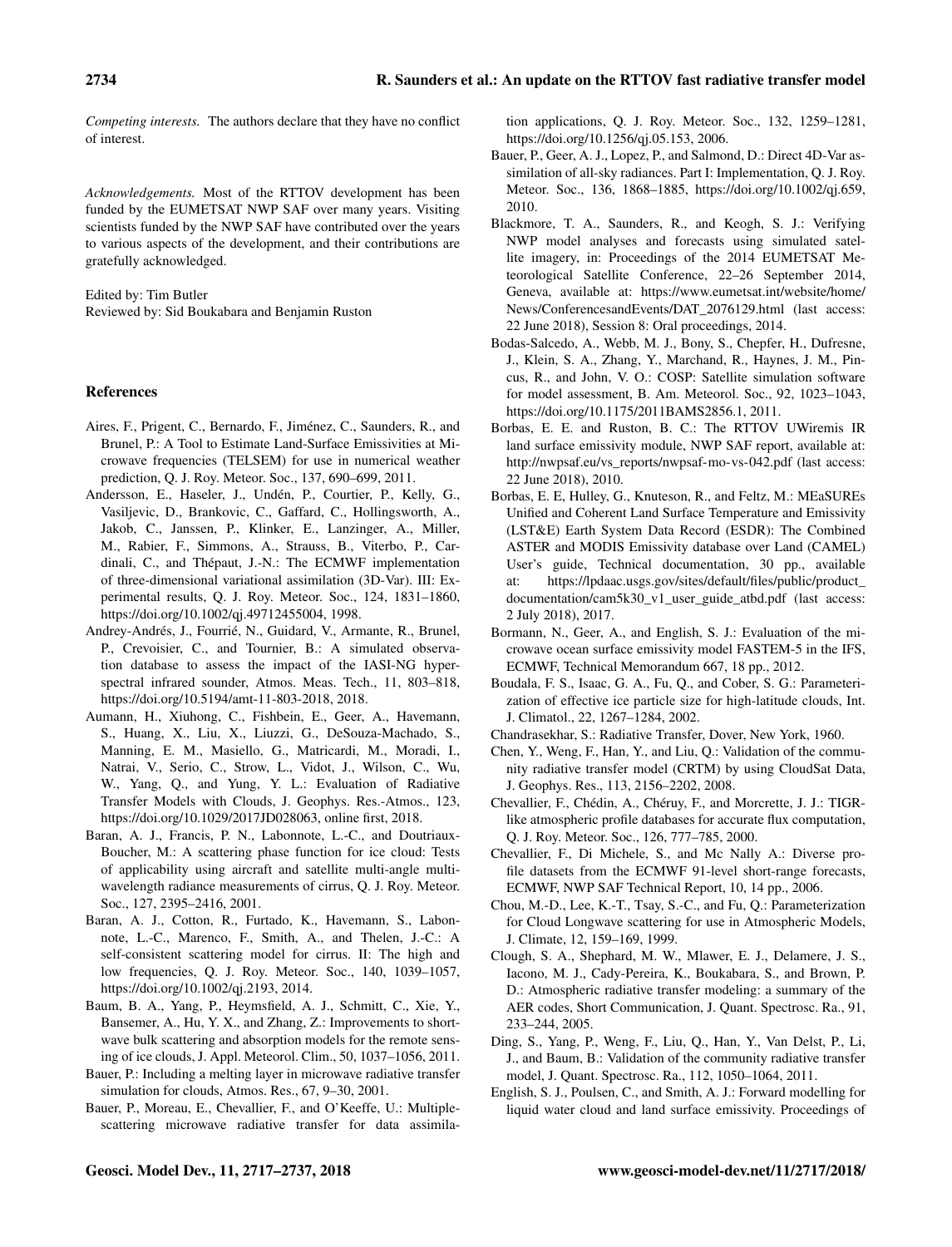ECMWF/EUMETSAT workshop on the use of ATOVS data for NWP assimilation, ECMWF, Reading, RG2 9AX, UK, 91–96, 2000.

- Eyre, J. R.: A fast radiative transfer model for satellite sounding systems, ECMWF, Technical Memorandum, 176, 28 pp., 1991.
- Eyre, J. R. and Woolf, H.: Transmittance of atmospheric gases in the microwave region, Appl. Optics, 27, 3244–3249, 1988.
- Eyre, J. R., Kelly, G. A., McNally, A. P., Andersson, E., and Persson, A.: Assimilation of TOVS radiance information through one-dimensional variational analysis, Q. J. Roy. Meteor. Soc., 119, 1427–1463, https://doi.org[/10.1002/qj.49711951411,](https://doi.org/10.1002/qj.49711951411) 1993.
- Funke, B., López-Puertas, M., García-Comas, M., Kaufmann, M., Höpfner, M., and Stiller G. P.: GRANADA: A Generic RAdiative traNsfer AnD non-LTE population algorithm, J. Quant. Spectrosc. Ra., 113, 1771–1817, 2012.
- Garand, L., Turner, D. S., Larocque, M., Bates, J., Boukabara, S., Brunel, P., Chevallier, F., Deblonde, G., Engelen, R., Hollingshead, M., Jackson, D., Jedlovec, G., Joiner, J., Kleespies, T., McKague, D. S., McMillin, L., Moncet, J.-L., Pardo, J. R., Rayer, P. J., Salathe, E., Saunders, R., Scott, N. A., Van Delst, P., and Woolf, H.: Radiance and Jacobian intercomparison of radiative transfer models applied to HIRS and AMSU channels, J. Geophys. Res., 106, 24017–24031, https://doi.org[/10.1029/2000JD000184,](https://doi.org/10.1029/2000JD000184) 2001.
- Geer, A. J. and Baordo, F.: Improved scattering radiative transfer for frozen hydrometeors at microwave frequencies, Atmos. Meas. Tech., 7, 1839–1860, https://doi.org[/10.5194/amt-7-1839-2014,](https://doi.org/10.5194/amt-7-1839-2014) 2014.
- Geer, A. J., Bauer, P., and O'Dell, C. W.: A revised cloud overlap scheme for fast microwave radiative transfer in rain and cloud, J. Appl. Meteorol. Clim., 48, 2257–2270, 2009.
- Geer, A. J., Baordo, F., Bormann, N., Chambon, P., English, S. J., Kazumori, M., Lawrence, H., Lean, P., Lonitz, K., and Lupu, C.: The growing impact of satellite observations sensitive to humidity, cloud and precipitation, Q. J. Roy. Meteor. Soc., 143, 3189– 3206, https://doi.org[/10.1002/qj.3172,](https://doi.org/10.1002/qj.3172) 2017.
- Gordon, I. E., Rothman, L. S., Hill, C., et al.: The HITRAN2016 Molecular Spectroscopic Database, J. Quant. Spectrosc. Ra., 203, 3–69, https://doi.org[/10.1016/j.jqsrt.2017.06.038,](https://doi.org/10.1016/j.jqsrt.2017.06.038) 2017.
- Havemann, S.: The development of a fast radiative transfer model based on an empirical orthogonal functions (EOF) technique, SPIE, 6405, 348–358, 2006.
- Havemann, S., Thelen, J.-C., and Taylor, J. P.: The Havemann-Taylor Fast Radiative Transfer Code: Exact fast radiative transfer for scattering atmospheres using Principal Components (PCs), Current problems in atmospheric radiation (IRS 2008) Edited by: Nakajima, T; Yamasoe, MA Book Series: AIP Conference Proceedings Volume: 1100 Pages: 38-40, 2009.
- Hess, M., Koepke, P., and Schult, I. : Optical Properties of Aerosols and Clouds: the software package OPAC, B. Am. Meteorol. Soc., 79, 831–844, 1998.
- Hocking, J.: Interpolation methods in the RTTOV fast radiative transfer model, Met Office Forecasting Research Technical Report 590, available at: [http://www.metoffice.gov.uk/](http://www.metoffice.gov.uk/binaries/content/assets/mohippo/pdf/i/k/frtr590.pdf) [binaries/content/assets/mohippo/pdf/i/k/frtr590.pdf](http://www.metoffice.gov.uk/binaries/content/assets/mohippo/pdf/i/k/frtr590.pdf) (last access: 2 July 2018), 2014.
- Hocking, J.: A visible/infrared multiple-scattering model for RTTOV, NWP SAF report, available at: [http:](http://nwpsaf.eu/publications/tech_reports/nwpsaf-mo-tr-031.pdf)

[//nwpsaf.eu/publications/tech\\_reports/nwpsaf-mo-tr-031.pdf](http://nwpsaf.eu/publications/tech_reports/nwpsaf-mo-tr-031.pdf) (last access: 2 July 2018), 2015.

- Hocking, J., Rayer, P., Rundle, D., Saunders, R. W., Matricardi, M., Geer, A., Brunel, P., and Vidot, J.: RTTOV v12 User Guide, NWP SAF, available at: [https://www.nwpsaf.eu/site/software/](https://www.nwpsaf.eu/site/software/rttov/documentation/) [rttov/documentation/](https://www.nwpsaf.eu/site/software/rttov/documentation/) (last access: 2 July 2018), 2017.
- Joseph, J. H., Wiscombe, W. J., and Weinman, J. A.: The Delta-Eddington Approximation for Radiative Flux Transfer, J. Atmos. Sci., 33, 2452–2459, 1976.
- Karbou, F., Gérard, E., and Rabier, F.: Microwave land emissivity and skin temperature for AMSU-A and -B assimilation over land, Q. J. Roy. Meteor. Soc., 132, 2333–2355, https://doi.org[/10.1256/qj.05.216,](https://doi.org/10.1256/qj.05.216) 2006.
- Karbou, F., Gérard, E., and Rabier, F. : Global 4DVAR assimilation and forecast experiments using AMSU observations over land. Part I: Impacts of various land surface emissivity parameterizations, Weather Forecast., 25, 5–19, 2010.
- Kazumori, M. and English, S. J.: Use of the ocean surface wind direction signal in microwave radiance assimilation, Q. J. Roy. Meteor. Soc., 141, 1354–1375, 2015.
- Li, J., Wolf, W. W., Menzel, W. P., Zhang, W., Huang, H. L., and Achtor, T. H.: Global soundings of the atmosphere from ATOVS measurements: The algorithm and validation, J. Appl. Meteorol., 39, 1248–1268, 2000.
- Liebe, H. J., Manabe, T., and Hufford, G. A.: Millimeter-wave attenuation and delay rates due to fog/cloud conditions, IEEE T. Antenn. Propag., 37, 1617–1612, 1989.
- Liljegren, J. C., Boukabara, S. A., Cady-Pereira, K., and Clough, S. A.: The effect of the half-width of the 22-GHz water vapor line on retrievals of temperature and water vapor profiles with a 12-channel microwave radiometer, IEEE T. Geosci. Remote, 43, 1102–1108, 2005.
- Liu, G.: A database of microwave single-scattering properties for non-spherical ice particles, B. Am. Meteorol. Soc., 111, 1563– 1570, 2008.
- Liu, X., Smith, W. L., Zhou, D. K., and Larar, A.: Principal component-based radiative transfer model for hyperspectral sensors: Theoretical concept, Appl. Optics, 45, 201–209, 2006.
- Liu, Q., Weng, F., and English, S.: An improved fast microwave water emissivity model, IEEE, T. Geosci. Remote, 49, 1238–1250, 2011.
- Lupu, C. and Geer, A. J.: Operational implementation of RTTOV-11 in the IFS, ECMWF, Research Dept., Technical Memorandum, 748, 19 pp., 2015.
- Lupu, C. and Wilhelmsson T.: A guide to simulated satellite images in the IFS, ECMWF Research Department Memorandum RD16- 064, 10 pp., available at: [https://software.ecmwf.int/wiki/display/](https://software.ecmwf.int/wiki/display/FCST/Simulated+satellite+data?preview=/55127736/97382070/A_guide_to_simulated_satellite_images_in_the_IFS.pdf) [FCST/Simulated+satellite+data?preview=/55127736/97382070/](https://software.ecmwf.int/wiki/display/FCST/Simulated+satellite+data?preview=/55127736/97382070/A_guide_to_simulated_satellite_images_in_the_IFS.pdf) [A\\_guide\\_to\\_simulated\\_satellite\\_images\\_in\\_the\\_IFS.pdf](https://software.ecmwf.int/wiki/display/FCST/Simulated+satellite+data?preview=/55127736/97382070/A_guide_to_simulated_satellite_images_in_the_IFS.pdf) (last access: 2 July 2018), 2016.
- Matricardi, M.: RTIASI-4, a new version of the ECMWF fast radiative transfer model for the infrared atmospheric sounding intererometer, ECMWF, Technical Memorandum, 425, 63 pp., 2003.
- Matricardi, M.: The inclusion of aerosols and clouds in RTIASI, the ECMWF fast radiative transfer model for the Infrared Atmospheric Sounding Interferometer, ECMWF, Technical Memorandum, 474, 53 pp., 2005.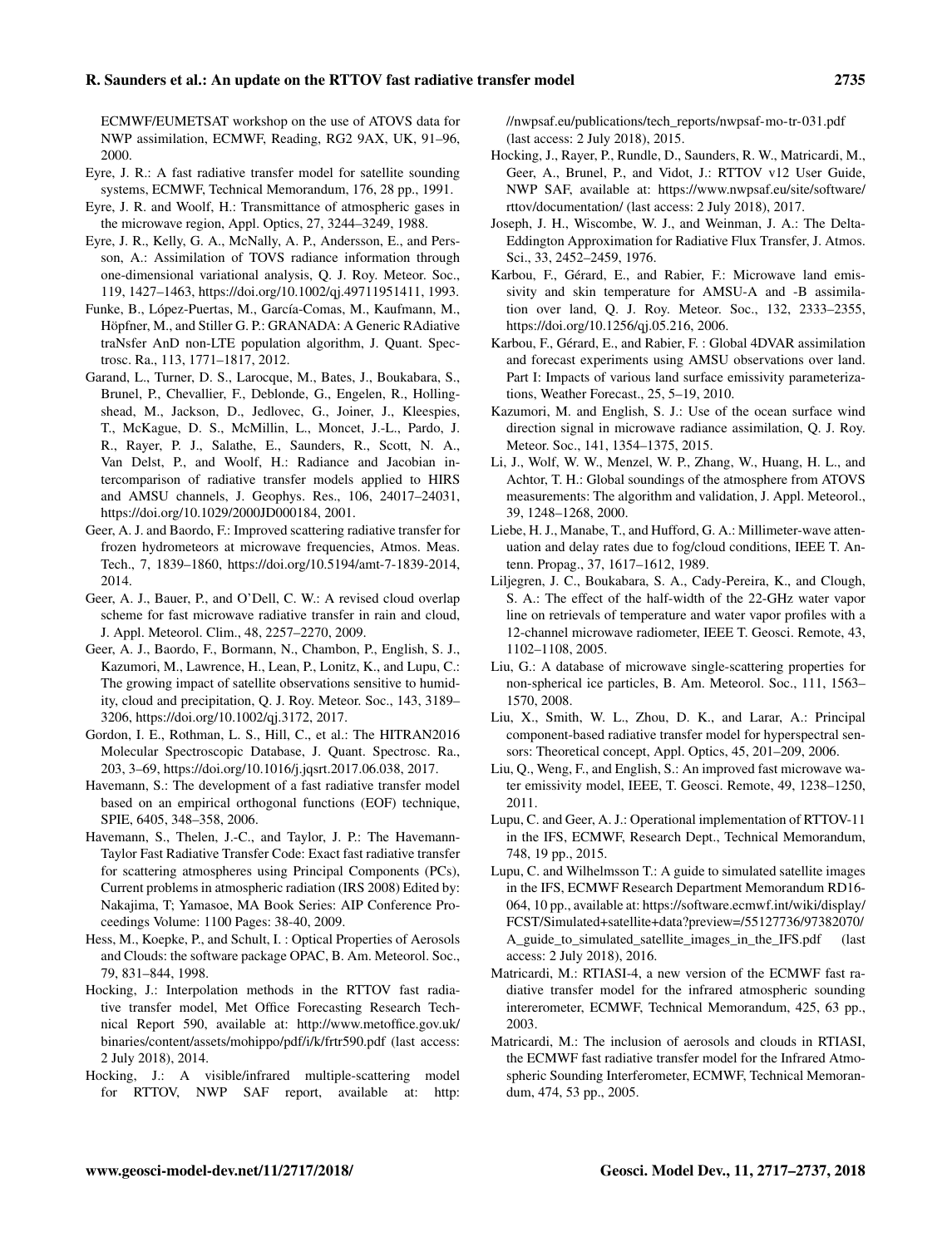- Matricardi, M.: The generation of RTTOV regression coefficients for IASI and AIRS using a new profile training set and a new lineby-line database, ECMWF, Technical Memorandum, 564, 47 pp., 2008.
- Matricardi, M.: A principal component based version of the RTTOV fast radiative transfer model, Q. J. Roy. Meteor. Soc., 136, 1823– 1835, https://doi.org[/10.1002/qj.680,](https://doi.org/10.1002/qj.680) 2010.
- Matricardi, M. and McNally, A.: The direct assimilation of principal components of IASI spectra in the ECMWF 4D-Var, Q. J. Roy. Meteor. Soc., 140, 573–582, 2014.
- Matricardi, M., Chevallier, F., Kelly, G., and Thepaut, J.-N.: An improved general fast radiative transfer model for the assimilation of radiance observations, Q. J. Roy. Meteor. Soc., 130, 153–173, 2004.
- Matricardi, M., López Puertas, M., and Funke, B.: Modeling of nonlocal thermodynamic equilibrium effects in the principal component based version of the RTTOV fast radiative transfer model, J. Geophys. Res.-Atmos., 123, 5741–5761, https://doi.org[/10.1029/2018JD028657,](https://doi.org/10.1029/2018JD028657) 2018.
- McFarquhar, G. M., Iacobellis, S., and Somerville, R. C. J.: SCM simulations of tropical ice clouds using observationally based parameterizations of microphysics, J. Climate, 16, 1643–1664, 2003.
- McMillin, L. M. and Fleming, H. E.: Atmospheric Transmittance of an Absorbing Gas: A Computationally Fast and Accurate Transmittance Model for Absorbing Gases with Constant Mixing Ratios in Inhomogeneous Atmospheres, Appl. Optics, 15, 358–363, 1976.
- McMillin, L. M., Crone, L. J., and Kleespies, T. J.: Atmospheric transmittance of an absorbing gas. 5. Improvements to the OP-TRAN approach, Appl. Optics, 34, 8396–8399, 1995.
- McMillin, L. M., Xiong, Han, X., Y., Kleespies, T. J., and Van Delst, P.: Atmospheric transmittance of an absorbing gas. 7. Further improvements to the OPTRAN 6 approach, Appl. Optics, 45, 2028– 2034. https://doi.org[/10.1364/AO.45.002028,](https://doi.org/10.1364/AO.45.002028) 2006.
- Moncet, J., Uymin, G., Liang, P., and Lipton, A. E.: Fast and Accurate Radiative Transfer in the Thermal Regime by Simultaneous Optimal Spectral Sampling over All Channels, J. Atmos. Sci., 72, 2622–2641, https://doi.org[/10.1175/JAS-D-14-0190.1,](https://doi.org/10.1175/JAS-D-14-0190.1) 2015.
- Ou, S. C. and Liou, K. N.: Ice microphysics and climatic temperature feedback, Atmos. Res., 35, 127–138, 1995.
- Payne, V. H., Delamere, J. S., Cady-Pereira, K. E., Gamache, R. R., Moncet, J.-L., Mlawer, E. J., and Clough, S. A.: Air-broadened half-widths of the 22- and 183-GHz water-vapor lines, IEEE T. Geosci. Remote, 46, 3601–3617, 2008.
- Poli, P., Dee, D., Saunders, R., John, V., Rayer, P., Schulz, J., Holmlund, K., Coppens, D., Klaes, D., Johnson, J., Esfandiari, A., Gerasimov, I., Zamkoff, E., Al-Jazrawi, A., Santek, D., Albani, M., Brunel, P., Fennig, K., Schröeder, M., Kobayashi, S., Oertel, D., Döehler, W., Späenkuch, D., and Bojinski, S.: Recent advances in satellite data rescue, B. Am. Meteorol. Soc., 98, 1471– 1484, https://doi.org[/10.1175/BAMS-D-15-00194.1,](https://doi.org/10.1175/BAMS-D-15-00194.1) 2017.
- Prigent, C., Aires, F., Wang, D., Fox, S., and Harlow, C.: Sea-surface emissivity parametrization from microwaves to millimetre waves, Q. J. Roy. Meteor. Soc., 143, 596–605, https://doi.org[/10.1002/qj.2953,](https://doi.org/10.1002/qj.2953) 2017.
- Rayer, P. J.: Fast transmittance model for satellite sounding, Appl. Optics, 34, 7387–7394, 1995.
- Rochon, Y. J., Garand, L., Turner, D. S., and Polavarapu, S.: Jacobian mapping between vertical coordinate systems in data assimilation, Q. J. Roy. Meteor. Soc., 133, 1547–1558, https://doi.org[/10.1002/qj.117,](https://doi.org/10.1002/qj.117) 2007.
- Rothman, L. S., Gordon, I. E., Babikov, Y., et al.: The HITRAN2012 molecular spectroscopic database, J. Quant. Spectrosc. Ra., 130, 4–50, https://doi.org[/10.1016/j.jqsrt.2013.07.002,](https://doi.org/10.1016/j.jqsrt.2013.07.002) 2013.
- Saunders, R., Matricardi, M., and Brunel, P.: An improved fast radiative transfer model for assimilation of satellite radiance observations, Q. J. Roy. Meteor. Soc., 125, 1407–1425, https://doi.org[/10.1002/qj.1999.49712555615,](https://doi.org/10.1002/qj.1999.49712555615) 1999.
- Saunders, R., Brunel, P., English, S., Bauer, P., O'Keefe, U., Francis, P. N., and Rayer, P.: RTTOV-8 science and validation report, 46 pp., available at: [https://nwpsaf.eu/oldsite/deliverables/](https://nwpsaf.eu/oldsite/deliverables/rtm/rttov8_svr.pdf) [rtm/rttov8\\_svr.pdf](https://nwpsaf.eu/oldsite/deliverables/rtm/rttov8_svr.pdf) (last access: 2 July 2018), 2006.
- Saunders, R., Rayer, P., Brunel, P., von Engeln, A., Bormann, N., Strow, L., Hannon, S., Heilliette, S., Liu, X., Miskolczi, F., Han, Y., Masiello, G., Moncet, J.-L., Uymin, G., Sherlock, V., and Turner, D. S.: A comparison of radiative transfer models for simulating Atmospheric Infrared Sounder (AIRS) radiances, J. Geophys. Res., 112, D01S90, https://doi.org[/10.1029/2006JD007088,](https://doi.org/10.1029/2006JD007088) 2007.
- Saunders, R., Hocking, J., Rundle, D., Rayer, P., Havemann, S., Matricardi, M., Geer, A., Lupu, C., Brunel, P., and Vidot, J.: RTTOV v12 science and validation report, 78 pp., available at: [https://www.nwpsaf.eu/site/download/documentation/](https://www.nwpsaf.eu/site/download/documentation/rtm/docs_rttov12/rttov12_svr.pdf) [rtm/docs\\_rttov12/rttov12\\_svr.pdf](https://www.nwpsaf.eu/site/download/documentation/rtm/docs_rttov12/rttov12_svr.pdf) (last access: 2 July 2018), 2017.
- Scheck, L.: Comparison of MFASIS and RTTOV-DOM, NWP SAF report, 18 pp., available at: [http://nwpsaf.eu/vs\\_reports/](http://nwpsaf.eu/vs_reports/nwpsaf-mo-vs-054.pdf) [nwpsaf-mo-vs-054.pdf](http://nwpsaf.eu/vs_reports/nwpsaf-mo-vs-054.pdf) (last access: 2 July 2018), 2016.
- Scheck, L., Frerebeau, P., Buras-Schnell, R., and Mayer, B.: A fast radiative transfer method for the simulation of visible satellite imagery, J. Quant. Spectrosc. Ra., 175, 54–67, 2016.
- Sherlock, V. and Saunders, R.: ISEM-6: Infrared surface emissivity model for RTTOV-6, in: Tech. Proc. 11th Int. ATOVS Study Conf., 20–26 September 2000, Bureau of Meteorology Research Centre, Budapest, Hungary, 383–389, 2000.
- Stamnes, K., Tsay, S.-C., Wiscombe, W., and Jayaweera, K.: Numerically stable algorithm for discrete-ordinate-method radiative transfer in multiple-scattering and emitting layered media, Appl. Optics, 27, 2502–2509, 1988.
- Tretyakov, M. Yu., Koshelev, M. A., Dorovskikh, V. V., Makarov, D. S., and Rosenkranz, P. W.: 60-GHz oxygen band: precise broadening and central frequencies of fine structure lines, absolute absorption profile at atmospheric pressure, and revision of mixing coefficients', J. Mol. Spectrosc., 231, 1–14, https://doi.org[/10.1016/j.jms.2004.11.011,](https://doi.org/10.1016/j.jms.2004.11.011) 2005.
- Turner, E. C. and Tett, S. F. B.: Using longwave HIRS radiances to test climate models, Clim. Dynam., 43, 1103, https://doi.org[/10.1007/s00382-013-1959-6,](https://doi.org/10.1007/s00382-013-1959-6) 2014.
- U.S. Standard Atmosphere: U.S. Government Printing Office, Washington, D.C., 1976.
- Vidot, J. and Borbás, É.: Land surface VIS/NIR BRDF atlas for RTTOV-11: model and validation against SEVIRI land SAF albedo product, Q. J. Roy. Meteor. Soc., 140, 2186–2196, https://doi.org[/10.1002/qj.2288,](https://doi.org/10.1002/qj.2288) 2014.
- Vidot, J., Baran, A. J., and Brunel, P.: A new ice cloud parameterization for infrared radiative transfer simulation of cloudy radiances: